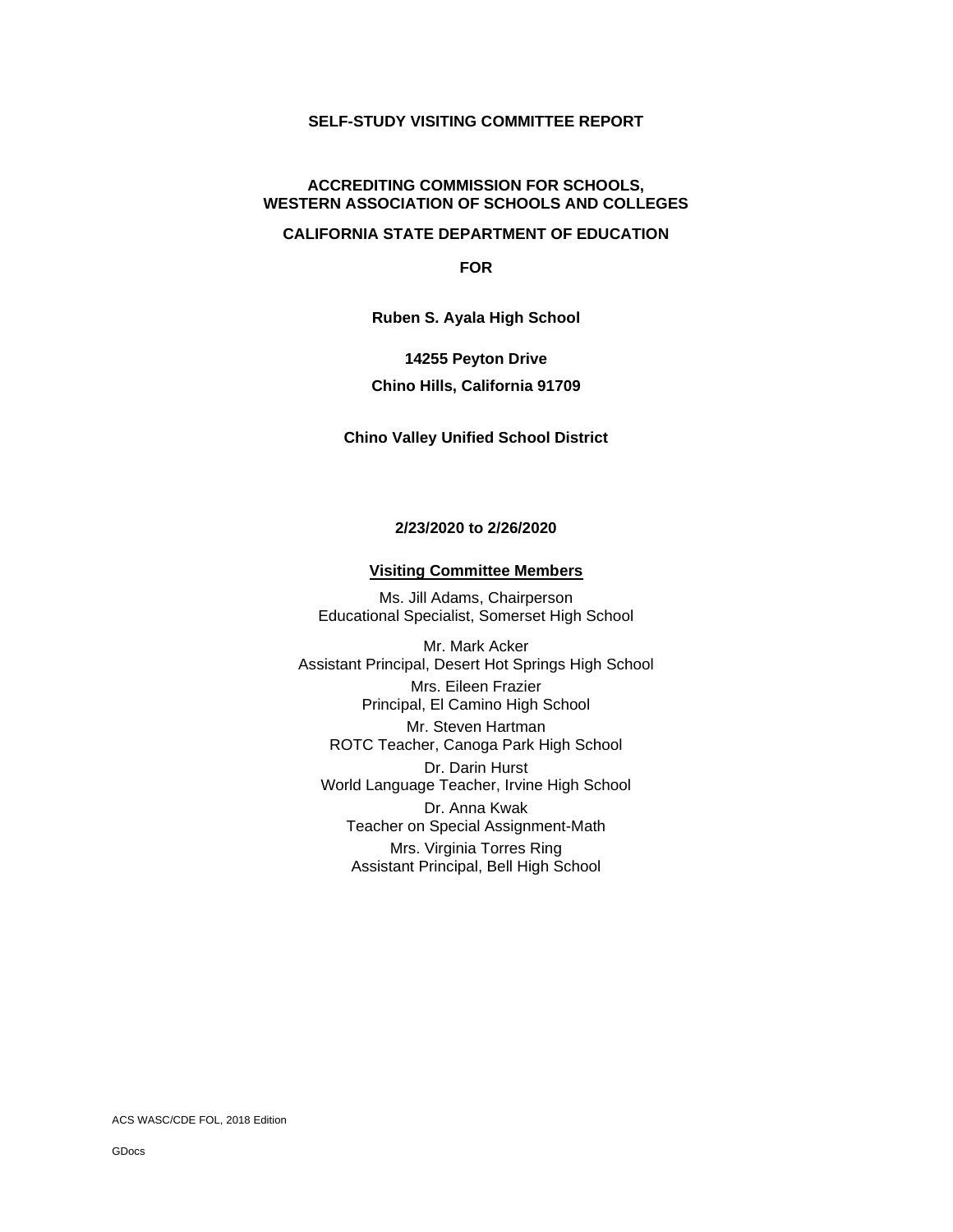#### **Preface**

The founding motto of Ruben S. Ayala High School was to become "the World's Greatest High School." The students have shared a 29 year heritage of success both in the classroom and in extracurricular arenas. The campus culture at Ayala is one of engagement both in the classroom and outside of the classroom. Ayala High School is a school that is marked by Growth, Respect, Excellence, Accountability, and Teamwork. This culture is known to students, teachers, and other staff as G.R.E.A.T. Currently, Ayala is also incorporating Be Safe, Be Respectful, Be Responsible. This focus comes out of many P.B.I.S. (Positive Behavioral Interventions and Supports) meetings. This focus on engagement and culture can be found within the classroom through engaging instructional practices that focus on collaboration amongst students and staff. Ayala strives to provide compelling and rigorous experiences in order to prepare students for college and career while at the same time trying to ensure that the students are connected to school and maintain their emotional health.

Ayala has several different leadership teams. The WASC leadership team consisted of the instructional coaches and administration (site and district). The English instructional coach facilitated the conversations and writing for this team and the report. The department chairs for each department also made up one of the leadership teams. This group of educators consists of certificated staff only and they meet with administration once a month to discuss important events and issues. These teachers are voted into this position in the spring of every year for the following school year. Department chairs contributed heavily to the WASC report. They gave stories of professional development, SMART goals, best practices, collaboration, common formative assessments, etc. for their particular department. Their different voices can be found throughout the report. There was an additional team of teachers pulled to help with the WASC report. This group of teachers consisted of educators from all departments and they were chosen by the principal. This group watched webinars about the WASC process, discussed areas of strength and growth within the school, and facilitated group discussions at the staff meetings.

The WASC self-study process was completed during department chair meetings, staff meetings, and Instructional Coach meetings. As part of their self-study process they brought in all stakeholders to get information and data. They started with the department chairs and during those meetings, they examined their five targeted areas for improvement: Professional Development, Data, Collaboration, Communication, and Culture. At this meeting, department chairs identified and discussed both areas that the school was doing well in and areas where the school still needs to improve. From there, they completed the same exercise with the entire staff (certificated and classified) at a staff meeting. Then all students completed the same process and the school collected the data from the students and at the next staff meeting they analyzed the results. Small groups of teachers read through the data, wrote down commonalities from the students, and scored the results on a rubric. They then looked at the trends and developed areas of academic needs and concerns. They then created focus group questions and then they had the staff and students answer focus group questions based on those areas of need. Staff members also reviewed the report to make sure all the findings were accurate and consistent with the vision for the school.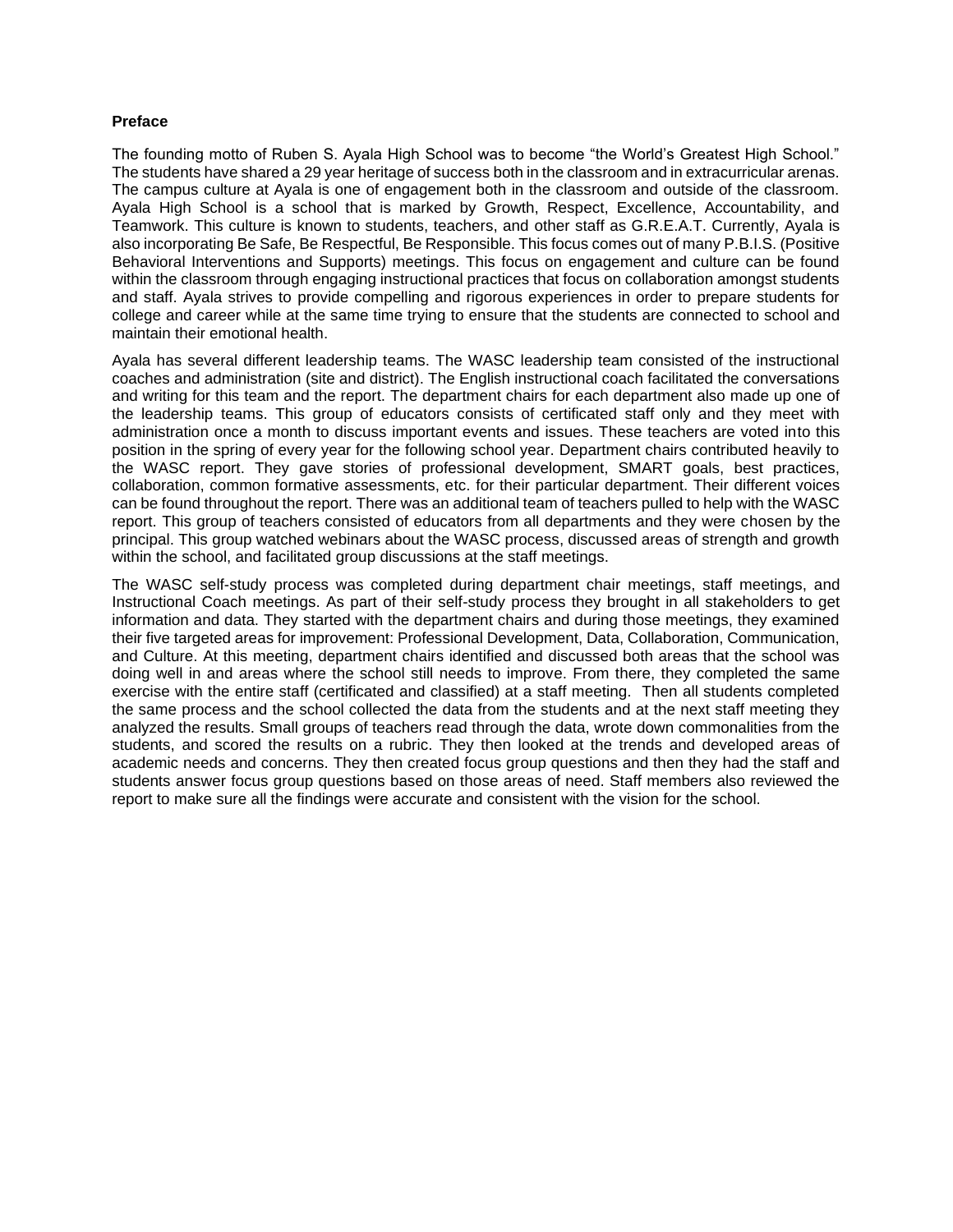# **Chapter I: Progress Report**

In recent years they began the process to reexamine their vision and goals for the school. They examined student passions, academic goals, and extracurricular activities and resolved to implement more of what the students needed in their school. They continued to focus on five prongs of improvement: Professional Development, Collaboration, Communication, Data, and Culture, but they have changed them to reflect the school and community where they stand today. Using these elements of improvement in conjunction with the critical areas for follow-up from the last WASC visits, they have made improvements within their school.

#### **Professional Development (PD) area that needed further definition and development from previous 2014 accreditation visit:**

- Develop new common assessments aligned to Smarter Balanced assessments and Common Core State Standards.
- Further develop professional learning communities including cross-curricular collaboration that will support Common Core implementation and the content/course alike continuous improvement model including collaboratively planning for instruction as needed to maximize student growth, and repeating the process.

### *Ayala's Revised PD Goal:*

Design professional development to improve classroom-based strategies, supports, and interventions to improve instruction for all students (increase AP offerings and deepen scope of classes; integrate AVID program integrated into whole school program and implement strategies across the school; develop pathway academies within master schedule to improve college and career and readiness of students; provide training for all departments as to the importance and implementation of common formative assessments and professional learning communities. Every department developed essential standards and SMART goals to guide their professional development and growth as a department.

Professional learning opportunities grow out of needs determined at the classroom, site, and district levels. In addition to the comprehensive professional learning plan developed by the district administration, Ayala faculty and staff have opportunities to develop and plan their own learning. Interand Intra-department professional learning time is based on what teachers feel they need in order to continue delivering the quality instruction for which they are renowned. Ayala leadership teams design, develop, and deliver professional learning that supports School-wide SMART Goals as well as the Single Plan for Student Achievement.

All departments underwent intense training in the Professional Learning Communities (PLC) model. This professional development was provided at the district level and broken apart by subject matter. From there, departments were given a defined list of directives to accomplish throughout their weekly PLC meetings. These directives included creating a set of priority standards, creating common formative assessments based on these standards, and analyzing the data and student work that resulted from these common formative assessments. Teachers from all grade levels met to prioritize standards, and this collaboration was pivotal as the skills scaffold from one grade level to the next. Teachers used their collective experience and creativity to design common formative assessments and unit tasks. These assignments require students to collaborate, think critically, and designated differentiation strategies for intervention and enrichment, special education, and English language learners.

#### **Previous accreditation visit areas of growth:**

- The 2014 study showed that a critical area of need was to strategize and implement effective interdisciplinary collaboration opportunities to foster research-based instructional strategies.
- Further develop professional learning communities including cross-curricular collaboration that will support Common Core implementation and the content/course alike continuous improvement model including collaboratively planning for instruction as needed to maximize student growth, and repeating the process.

**Based on the site visits, the committee has seen evidence of the following school changes:**

● All departments participated in an intensive Professional Learning Community (PLC) training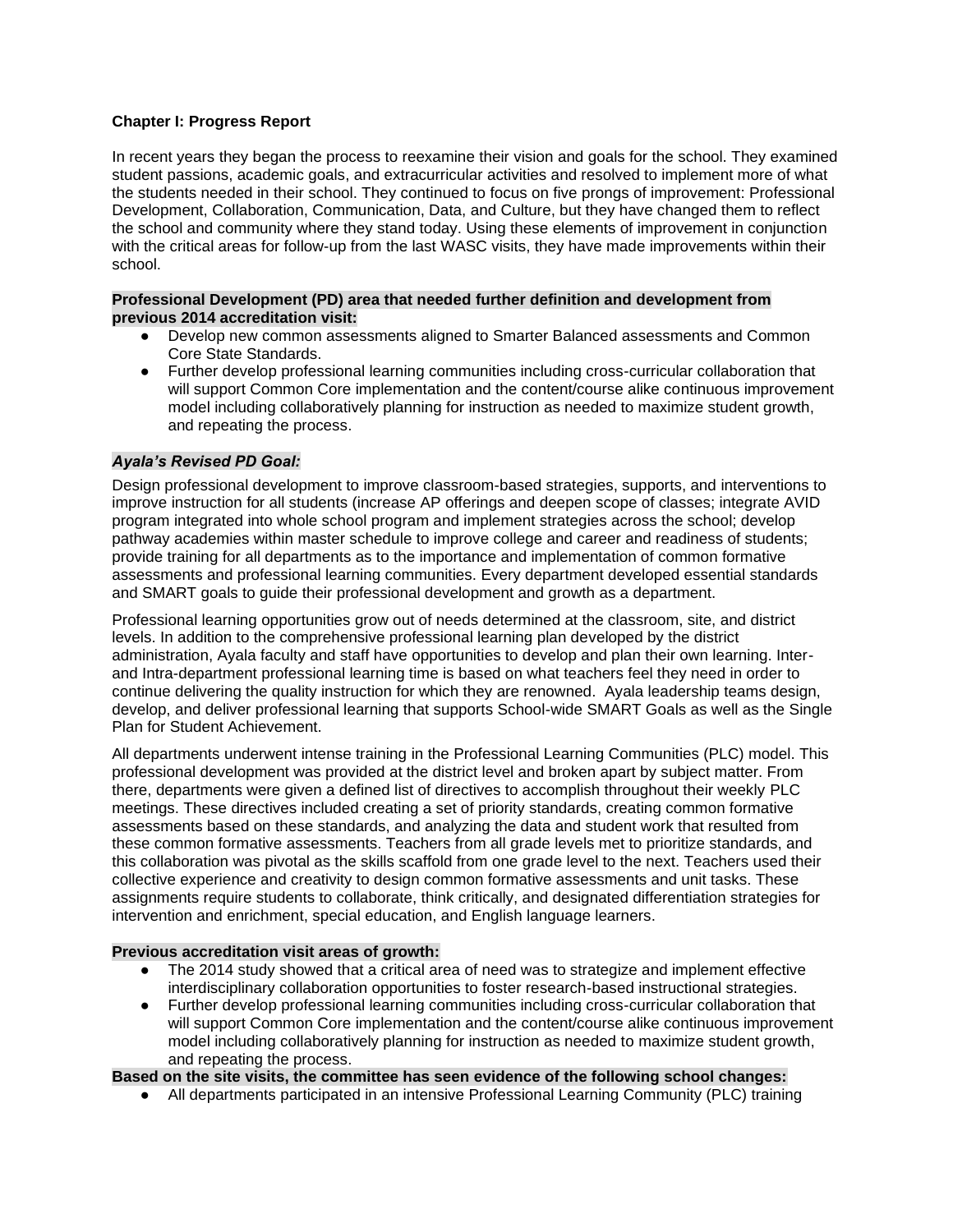provided by the Chino Valley District office.

- In 2018-2019, AHS used four PLC questions to identify essential standards subject. The following were the four questions:
	- #1: What do they expect all students to learn?
	- $\circ$  #2: How do we know if students have learned the essential standards?
	- #3: What will we do when they don't learn the essential standards?
	- #4: What will we do if they already know the essential standards?
- They implemented a professional development plan to increase collaboration and communication. Each department meets twice per year (one per semester).
- Each department created SMART goals.
- In 2018-19, Chino Valley Unified developed essential standards for both English Language Arts (ELA) and mathematics. The committees at each site collectively listed essential standards; standards that all students needed to learn for the different level classes. Then the district committee, which included teachers and instructional coaches, prioritized the collective lists from all the sites to develop the district wide 10-12 essential standards. In 2019-20, they implemented Essential Standards Assessments (ESA) three times a year in the  $9<sup>th</sup>$ -12<sup>th</sup> grade level spans in English and math. Each ESA assesses students on the same 10-12 essential standards. The other content area teachers will be part of district-wide teams that will participate in a similar process to develop their content are 10-12 essential standards and continue to develop and administer team created common formative assessments.
- The following changes were made in the Advanced Placement (AP) program to increase students accessibility:
	- Students can enroll in the AP classes without any prerequisites.
	- Four new AP courses were added: AP Psychology, AP Studio Art, AP European History and AP Human Geography

# **Previous accreditation visit areas of growth:**

- Establish School Site Council membership as defined by federal guidelines including 50% staff (1 principal, teachers, and 1 other staff) and 50% community (students and parents).
- While most teachers use the online grading system (Easy Grade Pro/School Fusion), encourage all teachers to use the online grading program so parents and students are informed frequently of their progress in every class.
	- $\circ$  2017 Follow Up: Implement a single online gradebook with parent access such as Parent Portal used regularly by all teachers including homework assignments, quizzes, progress report grades, and final grades.
- Explore additional means of school-parent and parent-school communication, including multiple language translations as appropriate for non-English speaking or limited English-speaking parents.

# **Based on the site visits, the committee has seen evidence of the following school changes:**

- The School Site Council reconfigured to meet federal guidelines for membership.
	- The time of the meeting was moved in order to accommodate more teachers on the committee.
	- Membership consists of 4 teachers, 2 parents, 4 students representing each grade level, 1 classified staff, and at least one administrator.
	- They still strive for more teacher representation to better represent the school.
- Majority of the teachers are now using the Aeries online grading system. This allows parents to have access to their child's grades and this allows parents to communicate with the teachers through email.

# **Previous accreditation visit areas of growth:**

- Develop new common assessments aligned to Smarter Balanced assessments and Common Core State Standards.
- Address needs of English Learners to increase achievement in English/Language Arts and math to improve CAHSEE scores.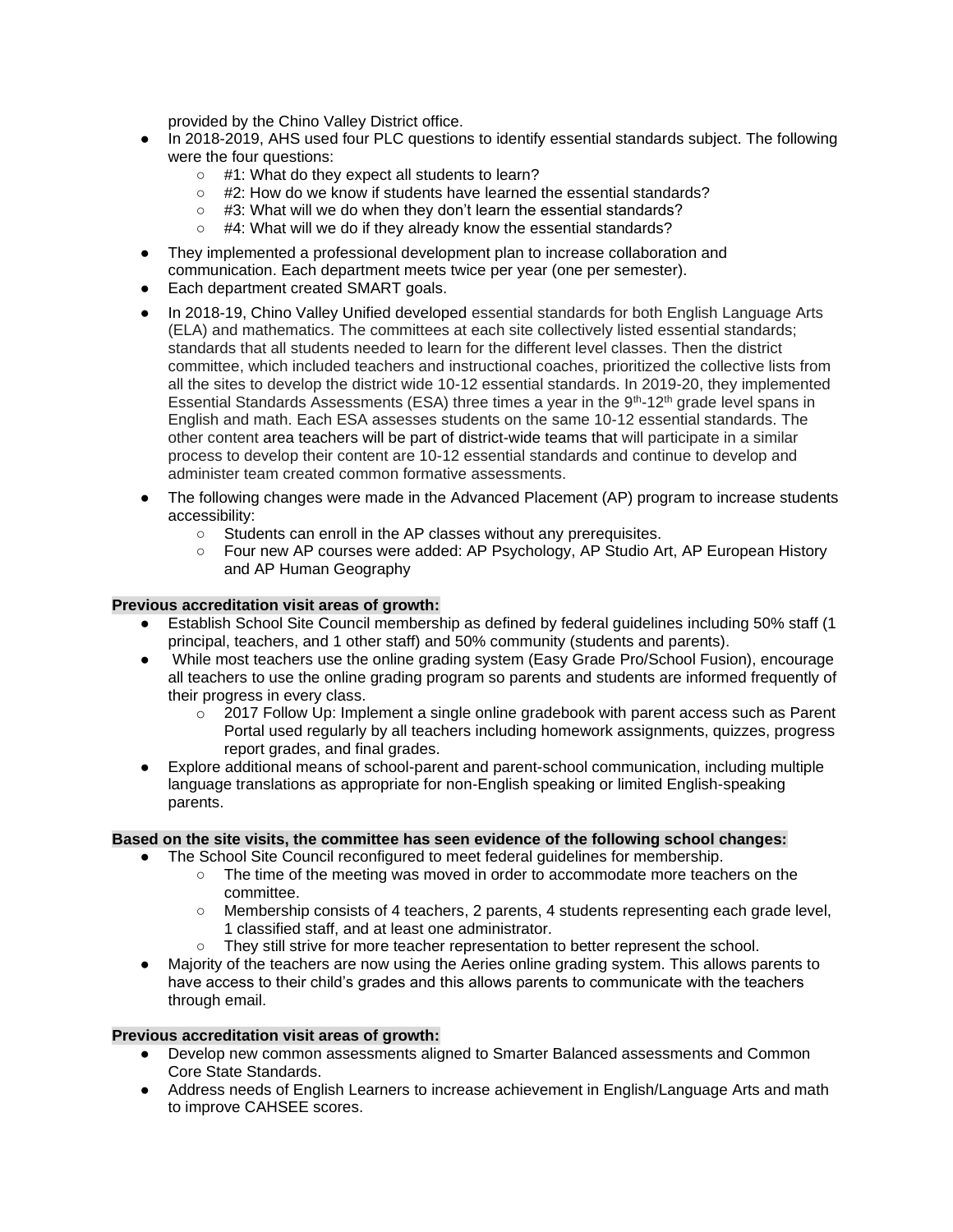- Increase on campus technology available to students and staff
	- $\circ$  2017 Follow Up: Expand the accessibility of technology for all students. In the age of common core state standards and assessments, many schools are providing one-to-one technology for their students. While this may not be fiscally possible for Chino Valley Unified School District to provide such technology at Ayala at this time, the WASC review committee strongly suggests working towards this.

#### **Based on the site visits, the committee has seen evidence of the following school changes:**

- ELA and math Departments have created pacing guides and common formative assessments. Some teachers are evaluating student work using common rubrics.
- One of the previous visiting committees' areas of growth was related to the CAHSEE. With that test no longer being administered, they have shifted their data conversations to the CAASPP, IAB, and common formative assessments.
- To address the needs of the English learners, two ELD instructional coaches were hired, specifically designated to secondary level. ELD is working with newly adopted materials aligned with core material and programs in all ELA classes.
- There have been very few internet routers and chrome carts added. However, from the meeting with the district assessment and instructional technology staff, there is a district plan to modernize Ayala High School within the next two years, which includes accessing the wife and adding more bandwidth.

### **Previous accreditation visit areas of growth:**

● Provide increased and improved facilities especially for science labs and the performing arts. If possible, move forward with a Center for Performing Arts including a professional stage, auditorium, and rehearsal facility with bond funds, grants, and other district and external funding sources.

#### **Based on the site visits, the committee has seen evidence of the following school changes:**

● Currently, a two story building is being constructed that will house science, STEM labs, performing arts center, and renovated classrooms.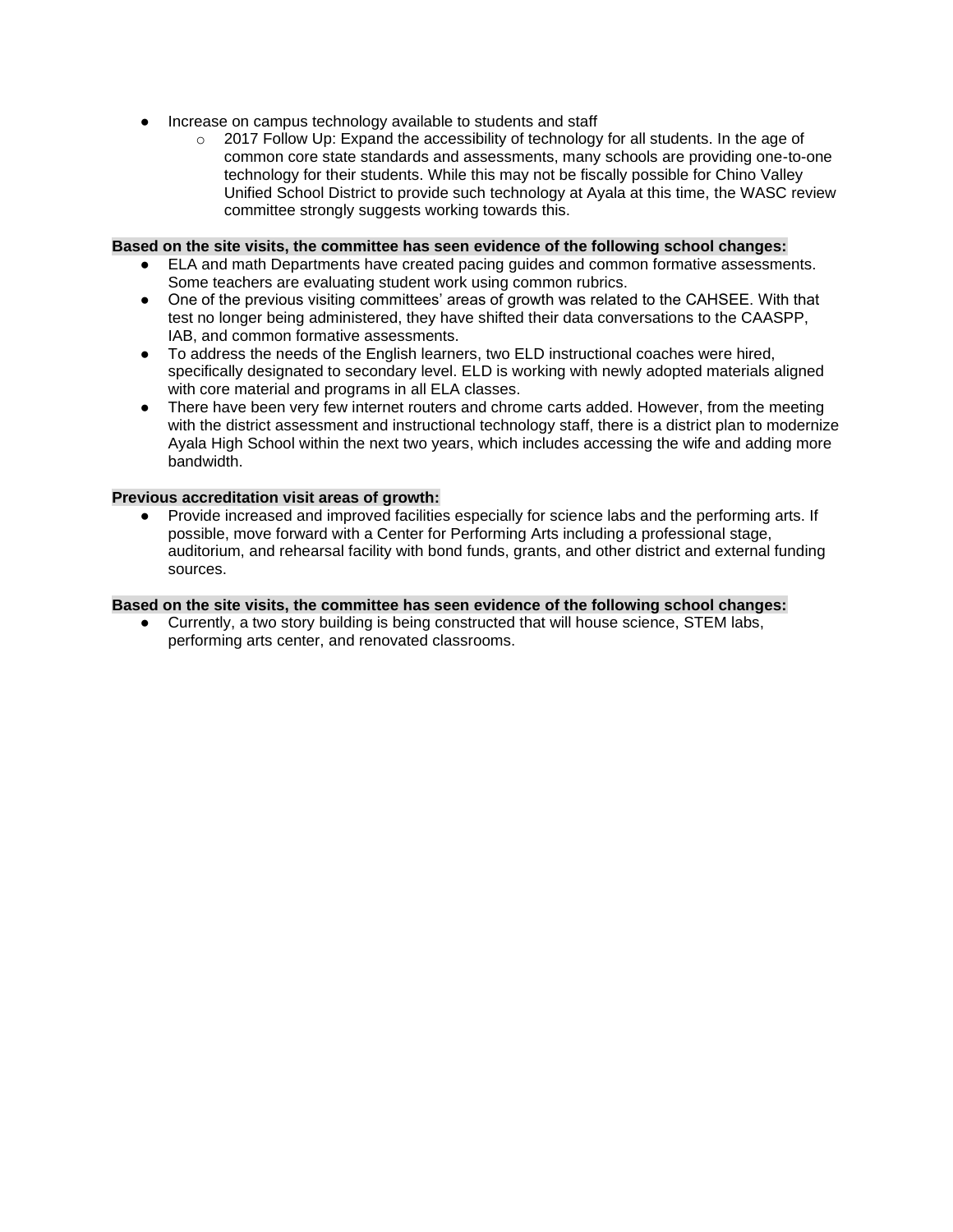### **Chapter II: Student/Community Profile**

Ruben S. Ayala High School is a comprehensive secondary school recognized for a tradition of excellence since its opening in San Bernardino County in 1990. It serves students in the ninth through twelfth grades. Ayala is a part of a unified school district comprised of four comprehensive high schools, one continuation high school, and one opportunity high school. Multiple alternative education centers allow students to complete a high school diploma through independent study and virtual school. Chino Valley Unified School District also has seven junior high school campuses and 22 elementary schools.

The student population of Ayala High School comes from a diverse, well-educated and middle to the upper-middle-class community. The students participate in a rigorous academic curriculum and many partake of the school's extended co-curricular and extra-curricular opportunities. Scholastically, the students consistently place as one of the top schools within the county. The school has met its target goals according to the California Department of Education Dashboard but would like to see significant improvements in the areas of mathematics and special education. In the 2018-2019 school year, 77% of their students meet or exceed the state standard on the CAASPP test in English Language Arts and 55% of their students meet or exceed the state standards on the CAASPP test in Mathematics. While attaining these achievements, the students follow a variety of paths to graduation. Parent and community support of the school runs high, as does student and parent involvement. The school's highly qualified staff supports their students as they progress through school and prepare for the responsibilities of adulthood. The Ayala High School stakeholders are fairly affluent and well educated. A small number of students are classified as socioeconomically disadvantaged (27%). The area boasts a higher than the average number of high school age students whose parents are extremely supportive and involved in the educational process. The student population of 2,737 students mirrors the community, which is multi-ethnic and multicultural. It is approximately 21% Caucasian, 38.9% Hispanic, 24.7% Asian, 7.6 Filipino, 3.7% African American, and less than 5% other ethnic groups. The predominant primary languages are English, Spanish, and Mandarin, with a small percentage of Arabic, Korean, and Vietnamese.

Ayala offers students a wide range of diverse learning experiences. Advanced Placement course offerings have increased by 40% over the last five years, with a 36% increase in the number of students taking AP exams on campus. The award winning Visual and Performing Arts program has participated in numerous out of state competitions and shows, while new CTE/ROP pathway courses now enroll more than 10% of the student body. Ayala students are supported through a rich network of para-educational programs such as AVID that offer the essential skills students need in more rigorous courses. The school has made inroads towards integrated AVID skills across all campus programs.



*LCFF Indicators Articulation from CVUSD to Ruben S. Ayala HS*

The Chino Valley Unified School District has addressed the following LCFF priorities that in turn have been articulated down to the school site: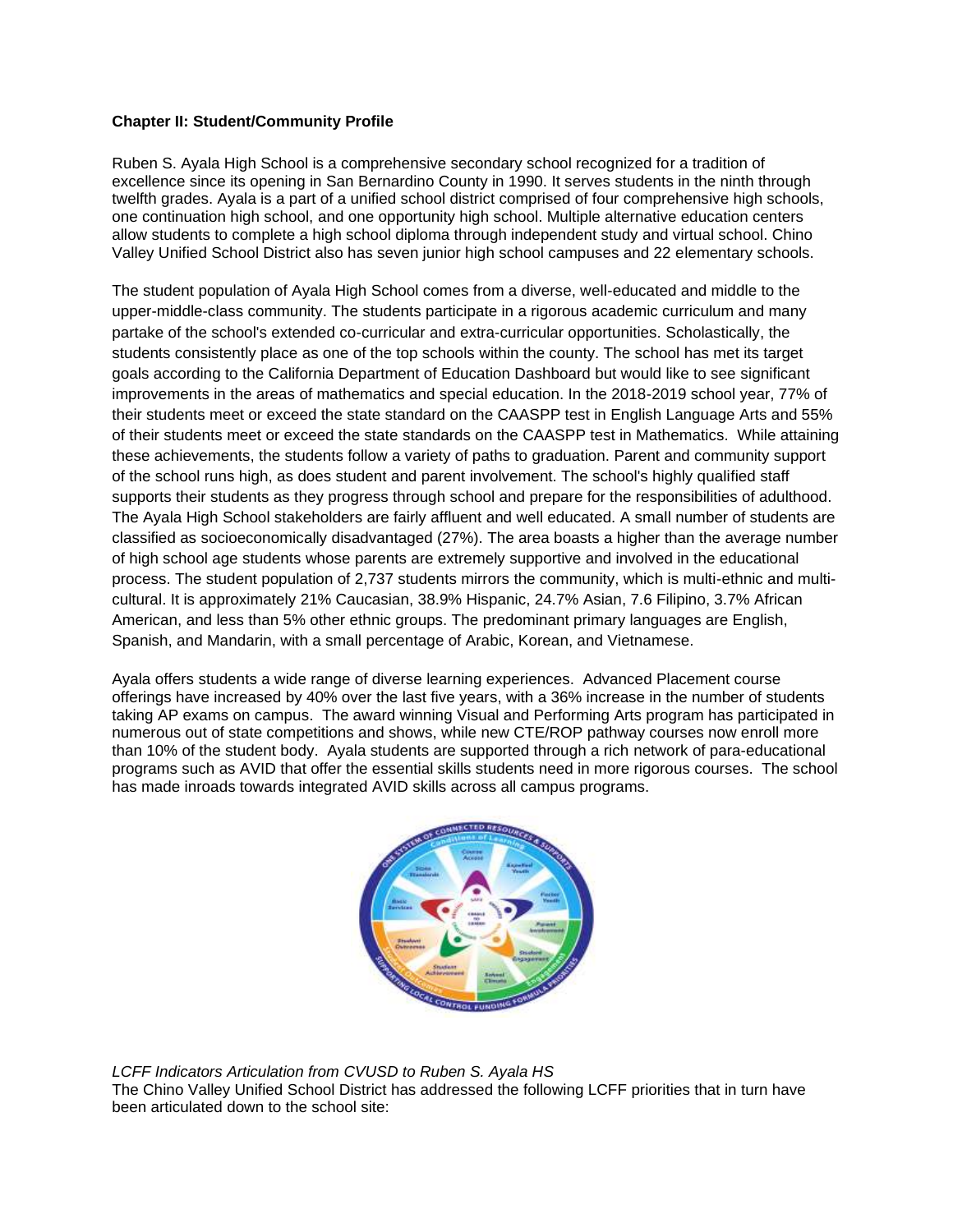- 1. Basic Services
- 2. Implementation of State Standards
- 3. Parent Engagement
- 4. Student Achievement
- 5. Student Engagement
- 6. School Climate
- 7. Access to Program of Study
- 8. Other Student Outcomes

At Ayala, the Basic Services priority has been addressed by the highly qualified staffing of the school site both in certificated and classified personnel. The district's second prior of Implementation of State Standards has been addressed through Professional Development in which all Ayala teachers have participated to collaboratively prioritize instructional standards into District and school site Essential Standards and Essential Standards Assessment. Parent Engagement is provided for through multiple venues, including the Ayala School Site Council and PTSA, in addition to several community nights such as Back to School Night, 8th Grade Family Night and AP Night. Ayala has used data from the California Schools Dashboard and Calpads and other standardized testing to monitor student achievement. At the school site, departments also use the D/F Data reported through Aeries. Student Engagement and School Climate have experienced improvement with a reduction in student expulsions, suspensions, and chronic absenteeism and an overall graduation rate of 97%. Over 62% of Ayala graduates are college and career ready, indicating a high level of Access to Program of Study.

For Priority 8, Other Student Outcomes, Ayala has had approximately \$140,000 of funds from a variety of sources to ensure that LCAP priorities are being met. These monies include those provided for the district for AVID (\$20,000) and other on campus programs.

Ayala's Self-Study has utilized a wide range of data sets in order to gauge student achievement including Smarter Balanced test results, PSAT/SAT data, staff and student survey results and D/F student performance data. Analysis of the data from the Self-Study process has allowed the school to identify three Critical Academic Needs:

Critical Academic Need #1: Expand Technological Resources

Critical Academic Need #2: Increase Academic Collaboration in Order to Standardize Instructional **Practices** 

Critical Academic Need #3: Refine and Expand Programs to Ensure Student Achievement for All Levels of Student Performance

The district initiative to revitalize Professional Learning Communities, began approximately two years ago but in its first year of deployment at Ayala, has enabled teachers to develop prioritized standards for instruction across the Math, Science and English programs. It has also provided for the necessary professional development training required for Ayala's PLC's to develop and begin to analyze Common Formative Assessments. As a natural part of this process, the school's Self-Study was realized in a professional culture that sought to use data to effectively identify instructional challenges and then collaboratively develop strategies and supports to improve student achievement. The Visiting Committee recognizes the significant achievement of this undertaken and the important positive impact it has already had across the campus through numerous instructional programs and initiatives.

In partnership with the Self-Study focus groups, coordinators, district and school site leadership, the Visiting Committee has been able to explore the next steps with Ayala's initiative to use data to inform instruction and support student achievement through productive conversations about the district and school process and articulation of their plan to continually improve both now and in the future in this regard.

Of particular value has been the identification of new areas of focus for data analysis for PLC teams at the school site level as they complete their initial roll-out of CFA's and continue to articulate instruction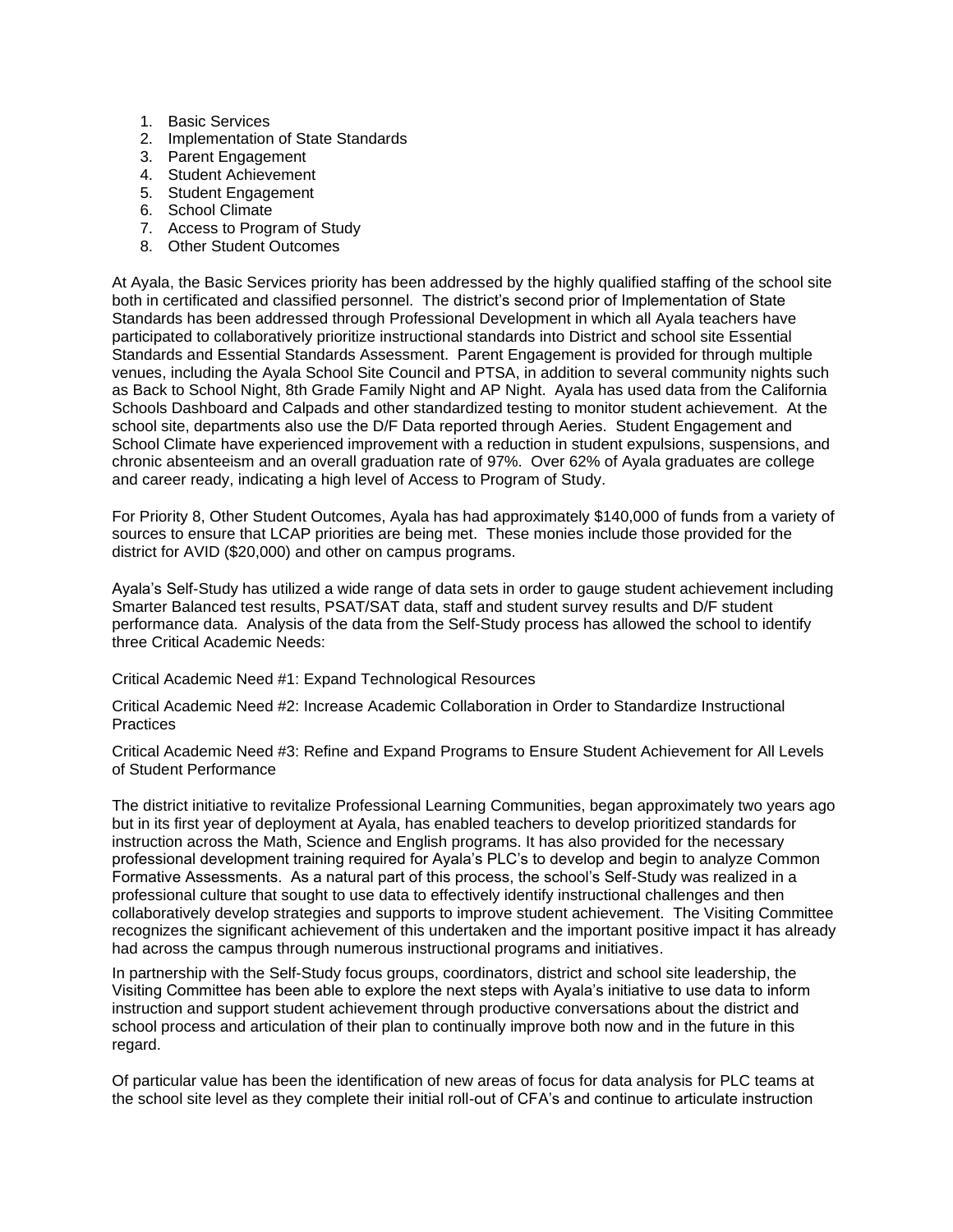and conduct data analysis through their recently identified Essential Standards. The performance of student subgroups on standardized testing has yielded new insights in line with the district and school site data analysis and PLC processes that will facilitate their next steps in continuing to serve their students.



ELA scores for Ayala HS (chart above) show general improvements over the last four years of data with a significant setback in the latest year's results (2018-2019) in the percentage of students who exceeded the standard, along with a slight reduction in the percentage who met the standard (a change in line with long term trend), and a five percentage point increase in those who nearly met the standard, and a six percentage point increase in the percentage of students who did not.

The long term data shows clear progress. Anecdotal evidence provided by teachers during the WASC Visiting Committee visit suggested two important considerations for the latest year's performance data changes. First, the English Department had made significant changes in the program's curriculum and began, as part of the initiative to become Common Core ready, a textbook adoption pilot program. Teachers from the department have cited this as a significant factor in the change in year over year student performance. In addition, teachers noted that issues with internet bandwidth and connectivity had lengthened the testing window due to the low number of students that the IT infrastructure could support at one time. This challenge produced a cascading effect as some of Ayala's highest achieving students in Advanced Placement classes were forced to miss extended class periods in the critical period prior to the May AP testing window. This in turn disincentivized students to perform their best on the CAASPP testing during that particular year. The Visiting Committee has observed the detrimental effect of IT connectivity issues across the campus in numerous contexts and can attest that the issue is a significant, ongoing challenge for teachers and students in numerous ways.

From the school's 2018-2019 SPSA data, it is clear that while Ayala as a whole can lay claim to an enviable percentage of college and career readiness. However, when the data is divided into the various demographic subgroups of students, it becomes evident that important disparities among the performance of the various student demographic groups that comprise the student body could allow PLC's to better focus their efforts to extend supports and improve instructional strategies to target student achievement in a more focused fashion.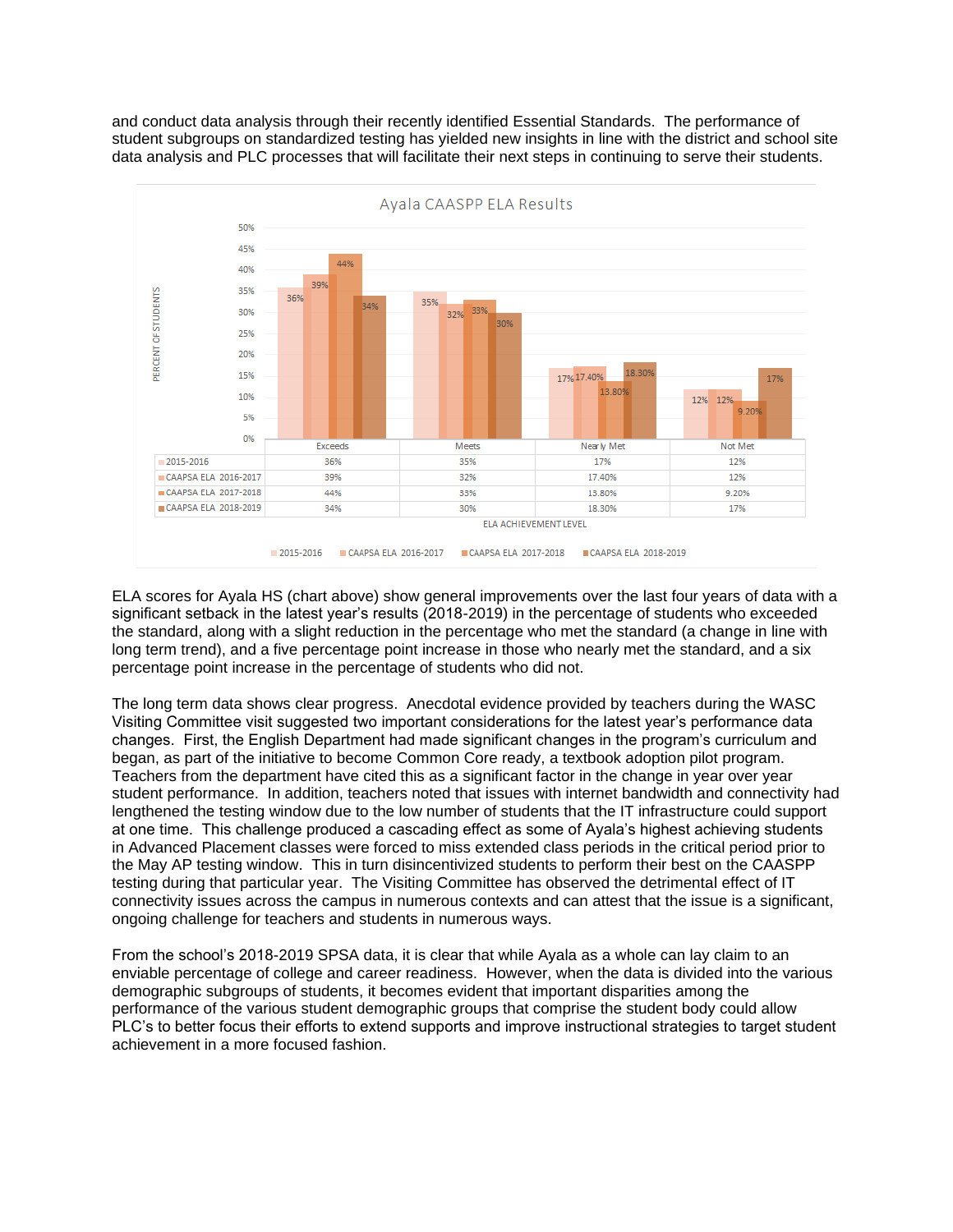

Important differences in select student subgroup performance can also be seen in data from the last two years of data from the California Schools Dashboard ELA results. While the decline in ELA scores is evident for the entire school and include all three subgroups highlighted in the chart below, there is a disproportionate statistical decline in the the performance of both White and Hispanic students vis a vis the decline experienced by their Asian peers.



In sum, Ayala has conducted a thorough Self-Study grounded in a wide variety of student performance data. Clear processes are in place for data analysis within the framework of their revitalized PLC's, and the district and school site are working together in the areas of data analysis, professional development, improved instructional strategies to continue to improve student achievement. The Self-Study data and its analysis by the school has been productive towards the production of a well-conceived action plan that responds directly to challenges observed during the Self-Study process.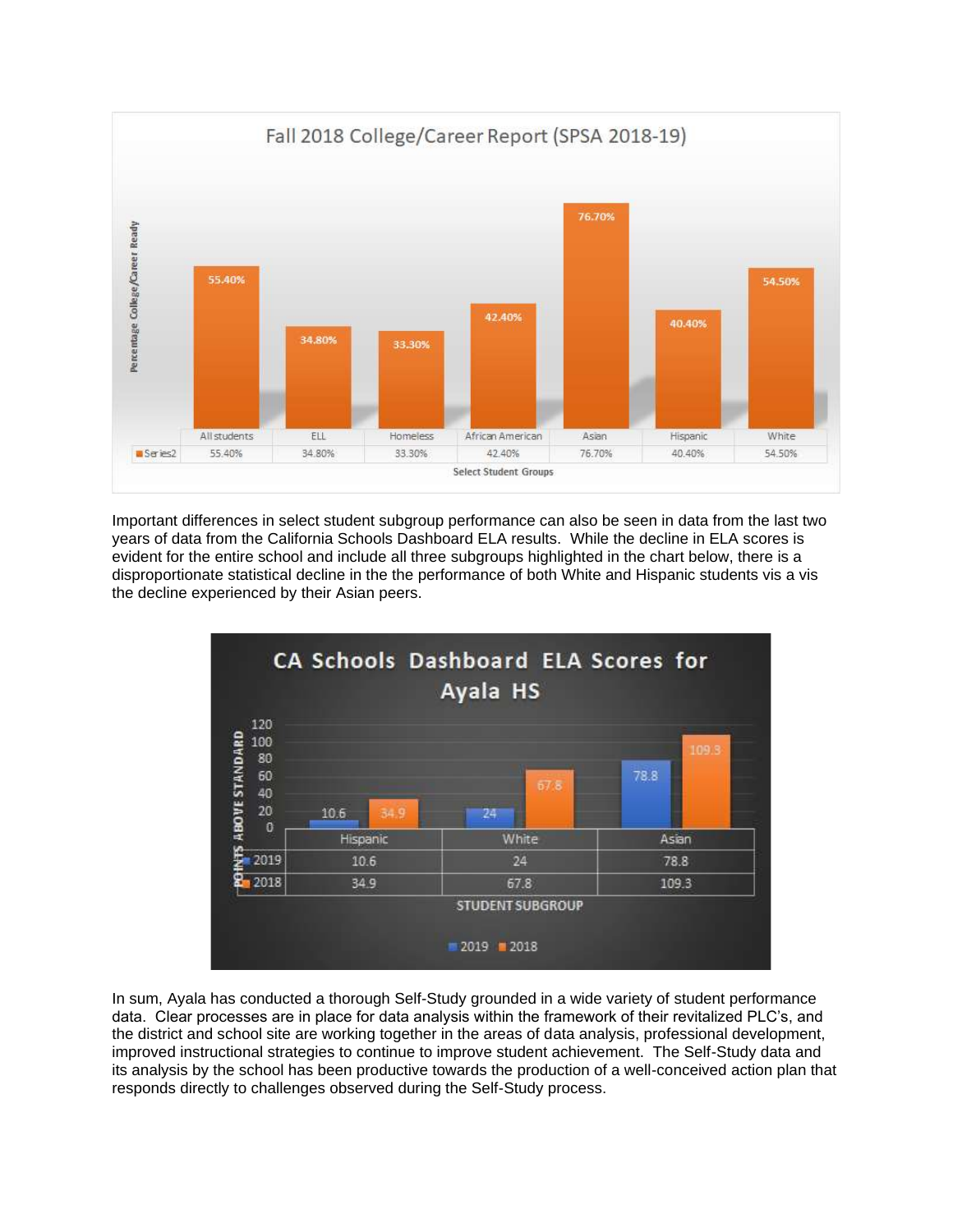#### **Chapter III: Quality of the School's Program**

### **CATEGORY A. ORGANIZATION: VISION AND PURPOSE, GOVERNANCE, LEADERSHIP, STAFF, AND RESOURCES**

#### **A1. Vision and Purpose**

The school has a clearly stated vision and mission (purpose) based on its student needs, current educational research, current educational research, the district Local Control and Accountability Plan (LCAP), and the belief that all students can achieve at high academic levels. Supported by the governing board and the district.

Ayala HS has engaged in a collaborative effort to refine and adjust their vision statement to best meet the needs and interests of all stakeholders through a multistep process that has yielded a clear, unifying statement on continuing expectations for the school. The school's core values have been articulated using the PBIS model in concert with staff and community input that has enabled the school to establish a shared language amongst key school stakeholders. Furthermore, the school has committed itself to an ongoing annual revision and adjustment of the vision statement and associated practices in order to ensure that student learning, community expectations and the work of staff operate together toward their shared vision.

From the founding vision of the school in which school leaders articulated a vision for the school to become GREAT (Growth, Respect, Excellence, Accountability, and Teamwork), recent work has seen that inherited language focused into the now ubiquitous "3 B's" of Be Safe, Be Responsible, Be Respectful motto, demonstrating the school site leadership's various cadres' responsiveness to community needs and their willingness and capacity to tailor their mission statement and the communication of their core values to best meet the needs of their community. This process has included staff surveys to gain feedback, in addition to collaborative sessions held during the Common Planning Time on Mondays.

Promoted through attractive visual aids prominently displayed throughout the school site, both on exterior walls and inside classrooms and meeting areas, the school's '3 B's' message is clear and has been adopted by students and staff.

Utilizing the common unifying symbol of their bulldog mascot, the school leadership teams have done an excellent job shaping the school site culture. Classroom posters, staff t-shirts, weekly video announcements, in addition to multiple other channels are used to reinforce their core institutional values to their students on a very regular basis.

#### **A2. Governance**

Ayala enjoys strong stakeholder buy-in in the elaboration, acceptance and communication of its core values. The school actively partners with student leaders and clubs, in addition to parents to communicate its message. This clearly demonstrates that students both understand and are committed to the school's vision, mission and schoolwide learner outcomes as a result of the school's diligent work in refining their messaging and partnering with the students themselves to get the message out on campus.

Parents have been involved in many ways throughout the process, including through their participation in the School Site Council, their active engagement through activity boosters (both athletic and performing arts), and informally through the school site personnel's close relationship with community members.

Community members and diverse stakeholders understand the school board's role and are engaged in the decision making process in multiple ways. Community members are able to participate in multiple venues, including parent surveys and School Site Council meetings, Chino Valley USD Board of Education meetings, the PTSA, the opportunity to serve as the school site's representative on the district LCAP committee, annual Back-to-School nights, etc.

The School Site Council provides a forum for stakeholders to actively participate in the articulation of the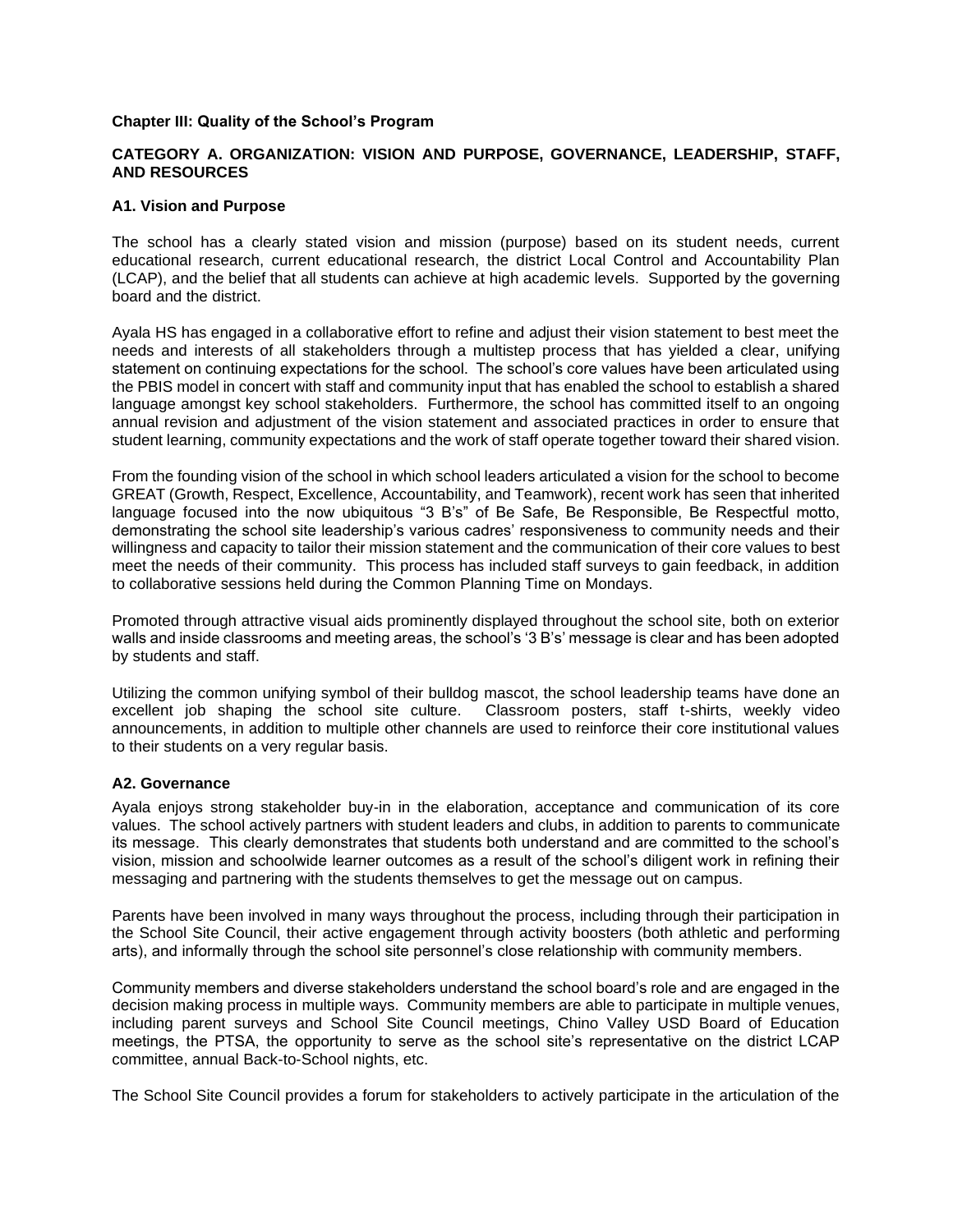governing board's policies and decisions, both through parent members and through the publication of its minutes and agenda. Parents and students also have the opportunity to participate through the PTSA, IEP meetings, ELAC testing, AVID planning, in addition to offering input about course offerings and school programing in a variety of ways. There are also many active relationships between numerous school site programs and the community, with athletic and performing arts and ROP among them, that have established strong relationships with the larger community that foster community stakeholder involvement both directly and indirectly in the carrying out of the school's educational mission.

School leadership is in compliance with the Education Code in posting the Uniform Complaint Procedures. The district's Human Resources Department requires that all staff are given copies of the Uniform Complaint Procedures. In addition, the District annually notifies staff, students and parents of the Uniform Complaint Procedures. Staff are trained and given information during staff meetings, and parents receive information through PTSA and SSC meetings.

#### **A3. Leadership: Data-Informed Decision-Making and Ongoing Improvement**

The school has a robust program of collaborative planning time, including a longstanding culture of Professional Learning Communities. This work is complemented by the deployment of SMART goals in order to improve instruction. In the Math Department, common planning periods have enhanced and facilitated teacher collaboration. The school has struck an innovative approach with its inclusive model of co-teaching in the Math Department that deserves special recognition. By utilizing embedded Educational Specialists in all Math 1 level classes, the school provides the mechanisms necessary for rete aching and reassessment through differentiated instruction in a novel way that also provides not only the least restrictive environment for students on IEPs, it also addresses important staffing issues. This, along with the addition of additional CTE Pathway courses in Engineering and Computer Science, speak directly to the school's effectiveness and commitment to continuous improvement.

The school's additional AP course offerings also mark a significant commitment to continuous improvement. In addition to more AP course offerings, the school has also utilized the enrollment into targeted AP courses for students to increase student access to more rigorous instructional programs. Ayala has also removed previous barriers to enrollment to AP courses such as required teacher recommendations, something that reflects their broad-based commitment to improving school course offerings and the students' academic experience.

These and many other significant changes have taken place at the school within the context of a welldeveloped, longstanding collaborative culture. Teachers meet frequently, and most recently the entire school site has worked hard to develop and deploy Common Formative Assessments. This collaborative culture is further enhanced by the school's attempt to analyze and use the results from this data to directly guide instruction and school programing. The school is currently in the initial phase of this process, however, and progress varies among departments. Nonetheless, there is a persistent, school-wide engagement with data from multiple sources on many fronts that in turn is being used to improve student achievement.

Ayala now is in need of taking the next step in their data analysis by consistently locating and monitoring the performance of specific subgroups that have demonstrated significant achievement gaps on formal summative assessment. Specifically, both Hispanic and White students significantly underperform their Asian student peers on the California Schools Dashboard Math and English Assessment, and the school's own SPSA (2018-2019; most recent available) shows a similarly significant discrepancy in performance amongst the same groups in the areas of College and Career Readiness. Classroom observations by the WASC Visiting Committee confirm the disparity in enrollment of Hispanics ND White students in advanced Math classes, which in turn represents another area of growth for the Ayala Leadership teams in ensuring that all student populations realize their full academic potential.

At the district level, there seems to be a similar need to both identify and address these performance discrepancies across all areas of instructional program.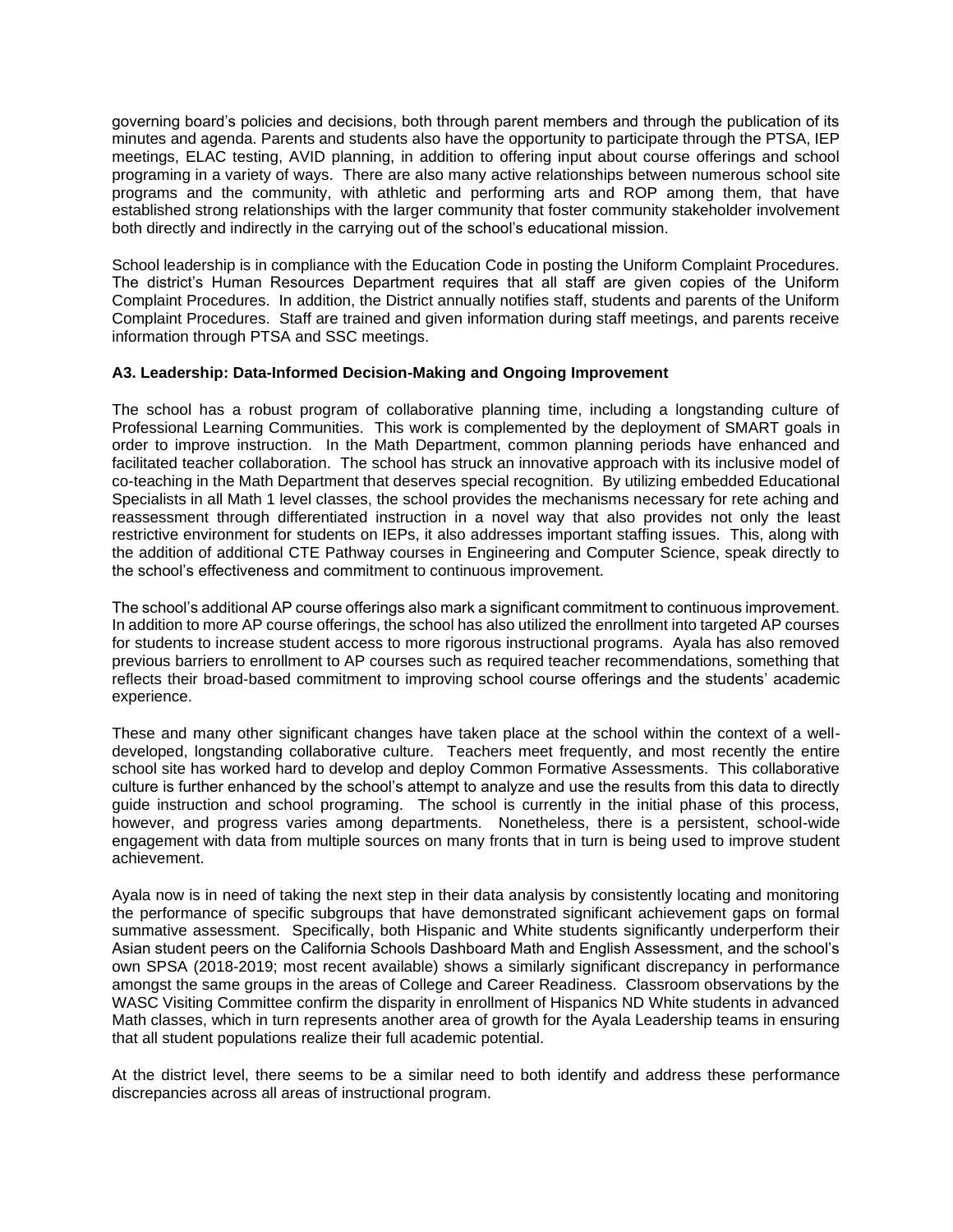Ayala has done a good job of identifying and articulating clear instructional goals, though they do not yet reflect the need to focus them on the performance of the various student populations at the school, as is common to a school site in the formative stages of harnessing data to drive instruction through the analysis of student performance. A huge step in this area however has been achieved through the introduction of Common Formative Assessments across the campus, and the school site and leadership teams are to be commended for the thoroughness of this initiative. It is clearly evident across the campus and on many levels.

The school has a culture of effective processes and procedures for actively involving staff in shared decision making through the convocation of regular leadership team meetings for both the administrative and school program leadership teams.

The school utilizes Collaborative Learning Rounds biannually in order to assess the effectiveness of the instructional practices across departments, giving teachers an opportunity to observe and identify best practices in a cross-departmental fashion. These reviews empower staff to share effective programs and practices and to promote them through the entire school.

The school's PLC program has been aided over the last two years by additional funds for staff development through the district, and all staff have been trained on PLC strategies by an outside consulting firm.

Ayala effectively communicates with its stakeholders principally through phone blasts and email, and stakeholders have reported to the community that both means are effective. The school additionally employs multiple ancillary communication channels, including social media and continues to explore more options to effectively engage with their community of stakeholders. Parents and students both report satisfaction with the school's efforts in this area.

#### **A4. Staff: Qualified and Professional Development**

The school is an active hub of professional practice with a wide range of experience among a highly qualified staff. New teachers are supported through a revitalized district induction program (BTSA), while the school site is also host to student teachers on campus. Department chairs are active in the hiring process of new staff members, and the school site deploys instructional coaches to improve instruction.

The district has provided training on PLC's through professional development meetings to ensure that every teacher is trained in their proper use. In addition, the school has evaluated its own culture of Professional Learning Communities and has come to the conclusion that additional time is needed to most effectively meet the needs of all students. The introduction of Collaborative Learning Rounds over the last two years allows teachers to gain a better understanding of educational praxis in other areas of the school. The school site is committed to constantly improving their professional development programs, principally through the refinement of the PLC program. Instructional coaches have been added on campus to improve instructional quality. While progress of determining the effectiveness of professional development on teacher practice varies by department, a high degree of effectiveness is evident in the broad deployment of professional praxis and the frequent and consistent analysis of student performance and instructional quality across all programs is evident.

The school utilizes a district induction program, instructional coaches and has a well-developed culture of Professional Learning Communities to guide and improve instruction in a data-driven process.

The school has robust, fully articulated systems of communication for its written policies and instructional operations.

#### **A5. Resources**

Ayala enjoys an exceptional campus layout with a massive physical footprint that allows for an ideal campus, significant open space for athletic fields and large interior open areas for students and staff. Performance areas, including the school's MPR, Gymnasium and Stadium are all significant features of the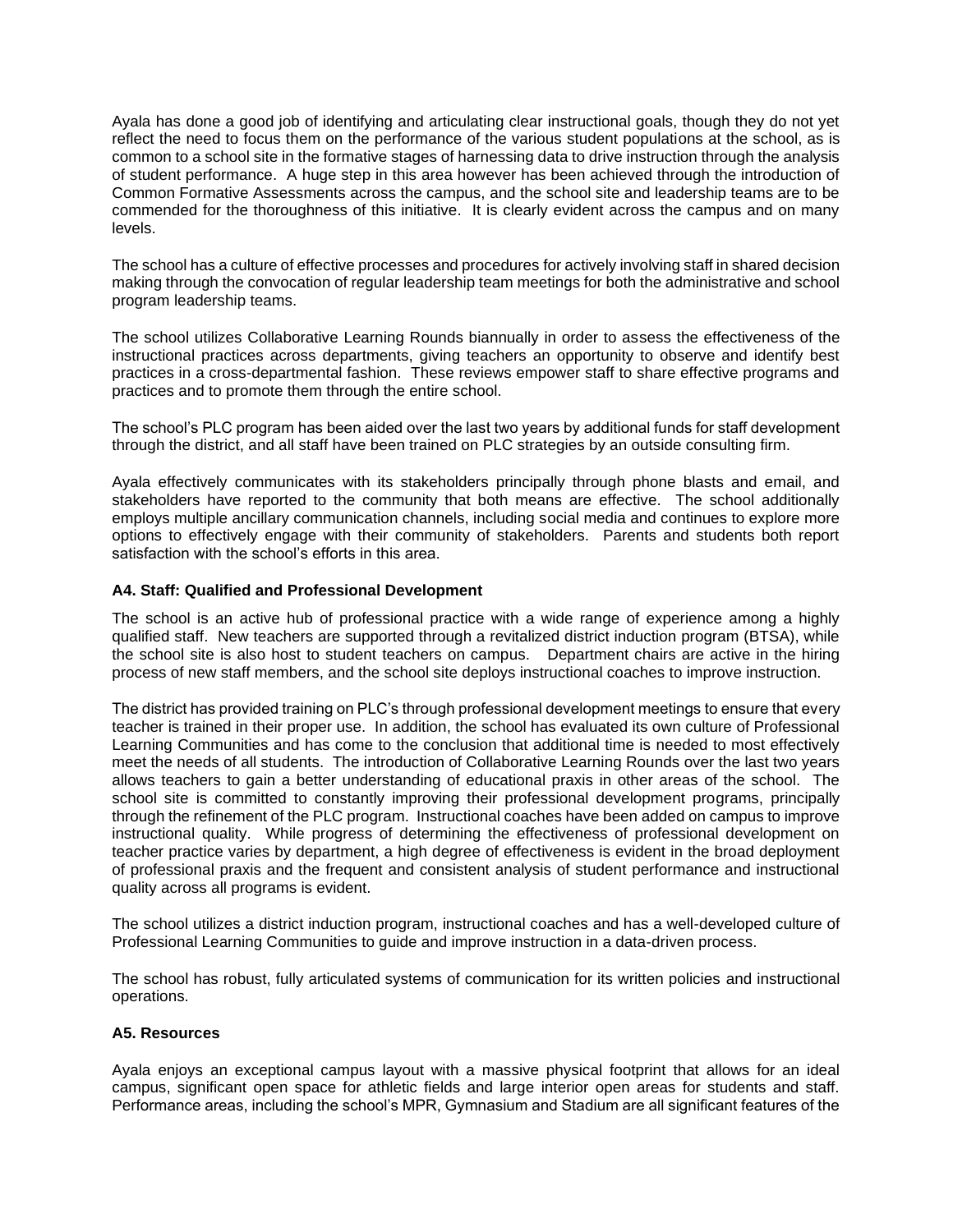campus.

Nonetheless, several buildings are in need of painting, along with most of the fencing on campus. A program of facilities modernization is underway, including the ongoing construction of a significant addition to instructional space in the form of the school's new two story science building.

Technological infrastructure on campus, though, has given the Visiting Committee significant pause for concern. The lack of consistent, dependable wireless internet access points has greatly impacted the school's educational mission in multiple, compounding ways. Teachers report that mandatory state testing has been interrupted due to challenges with internet connectivity, which in turn have created significant hardships on students due to limited bandwidth availability. While students have growing access to school issued computers, and the school site has made progress in providing such resources since their last WASC visit, students and teachers have reported challenges with their day to day use due to a lack of internet bandwidth. Students report that the lack of a dependable wireless internet connection has impacted their learning, access to online materials and ability to participate in classroom learning activities.

The Visiting Committee concurs with the school's Self Study in identifying this as a priority goal in their Action Plan and commends the school personnel's persistence and commitment to fulfill the school's mission despite significant barriers represented by connectivity issues across campus.

#### **CATEGORY A: ORGANIZATION: VISION AND PURPOSE, GOVERNANCE, LEADERSHIP, STAFF, AND RESOURCES**

**Summary:** Ayala presents a well-articulated vision that is clearly communicated among stakeholders through their nascent PBIS initiative. Programs and policies across the campus, in conjunction with district led initiatives provide a strong framework for ensuring student achievement, and tremendous progress has been made since the school's last visit. The school is encouraged to take their next steps to use data driven instruction to target underperforming student subgroups and articulate learning supports to meet their specific needs. Multiple channels for stakeholder input are present and actively employed, and the school site is responsive to stakeholder needs and concerns. Changes to the Master Schedule, course offerings, and school programs all demonstrated not only a strong school site leadership in terms of vision, but also a great working relationship among stakeholders. School staff are well qualified, and participate actively in high quality professional development programs. School site resources are significant and varied and ensure a high quality learning environment for all students, with the exception of IT infrastructure and internet connectivity. Both of these issues need urgent attention. The Visiting Committee has had the opportunity to discuss at length with school leadership teams and district officials to better understand the persistent nature of the problem (it has existed over more than one WASC cycle) and feel confident that all leadership stakeholders understand the urgent need to improve this area, are equipped with the necessary resources to do so and enjoy the capacity for organizing and executing their plan.

#### **Areas of strength for Organization: Vision and Purpose, Governance, Leadership, Staff, and Resources (if any):**

- Ayala has a strong professional culture pervades the instructional systems, staff collaboration, and instructional planning across all school programs.
- The school site's values are clearly articulated in a responsive fashion to ensure maximum stakeholder engagement
- Effective programs and processes are in place to respond to a wide array of stakeholder needs
- Leadership works effectively in partnership with the community on multiple fronts to improve their instructional program and the overall educational experience of students
- Facility improvements are ongoing and respond to both site needs and stakeholder interests
- Staff are highly qualified, collaborative and collegial
- Strong stakeholder buy-in is present across multiple groups of the school community

# **Key issues for Organization: Vision and Purpose, Governance, Leadership, Staff, and Resources (if**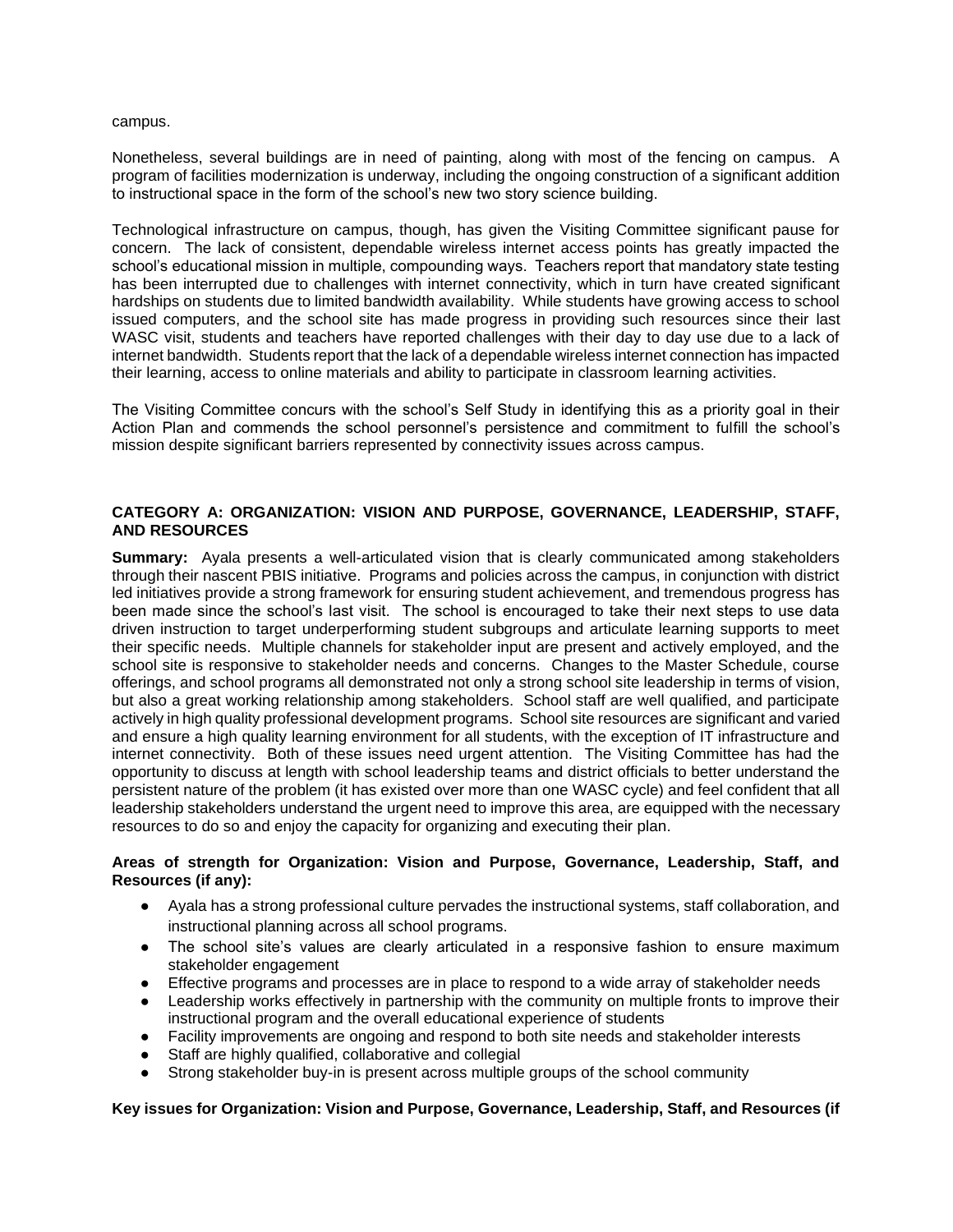**any):**

- Urgent need to improve wireless internet connectivity across the entire campus
- Share and organize stakeholder input more effectively.
- Continue to utilize PLC's in order to enhance data analysis to account for student achievement by specific student groups.

### **Important evidence from the self-study and the visit that supports these strengths and key issues include the following:**

- Ayala HS PBIS program
- **Master Schedule**
- Posters in classrooms and across campus
- Staff T-shirts
- District LCAP, LCFF
- Course Descriptions
- Campus Tour
- Professional Development Programs
- PLC Agendas
- School Site Council Minutes/Agendas
- Curriculum Council Agenda and Meeting **Dates**
- School/District Funding and Modernization Plans
- District Textbook Adoption Plans
- AVID Site Plan
- CVUSD Policies
- New Teacher Orientation Program (BTSA)
- Collaborative Learning Rounds Agenda
- **ELPAC Results**
- **LCAP Alignment**
- California Distinguished School Report and Award
- A-G Adopted Course Descriptions
- Classroom observations, student work and performances
- Teacher, staff, student and community member interviews
- Educational Data from the California Schools Dashboard, College Board, Calpads, Ayala HS SPSA, school CFA's, parent and student survey data, PSAT/SAT, CAASPP
- **District Technology Plan**
- CTE/ROP Pathways Program
- California Colleges Guidance Initiative (CCGI)
- Uniform Complaint Procedure Memo and **Checklist**
- A-G Adopted Course Descriptions

# **CATEGORY B. STANDARDS-BASED STUDENT LEARNING: CURRICULUM**

#### **B1. Rigorous and Relevant Standards-Based Curriculum**

The VC observed "I can" statements and content standards posted in most classrooms observed. English and math recently adopted textbooks aligned to Common Core state standards. The science curriculum is aligned to the Next Generation Science Standards and the department is currently launching a NGSS textbook pilot program. All core classes are standards-based and cover the skills and concepts tested on CAASPP, College Board and common formative assessments.

Through an interview with Chino Valley Unified School District (CVUSD) personnel the VC was informed that with the direction of the district, all district schools including Ayala High School have a PLC academy consisting of department chairs and teacher leads. All Ayala teachers were trained on how to look at the essential standards, deconstruct the standards, and identified essential standards. Additionally, English and math teachers in collaboration with other district teachers identified district wide Essential Standards. All teachers participate in Monday mornings PLCs to align curriculum to standards, design common formative assessments and analyze student data results, allowing teachers to measure student progress and plan for next steps. English and math teachers also administer the Essential Standards Assessments.

English: English classes utilize a standards aligned district adopted textbook along with core literature. Students are offered the option to take Honors classes in the  $9<sup>th</sup>$  and  $10<sup>th</sup>$  grade levels in preparation for AP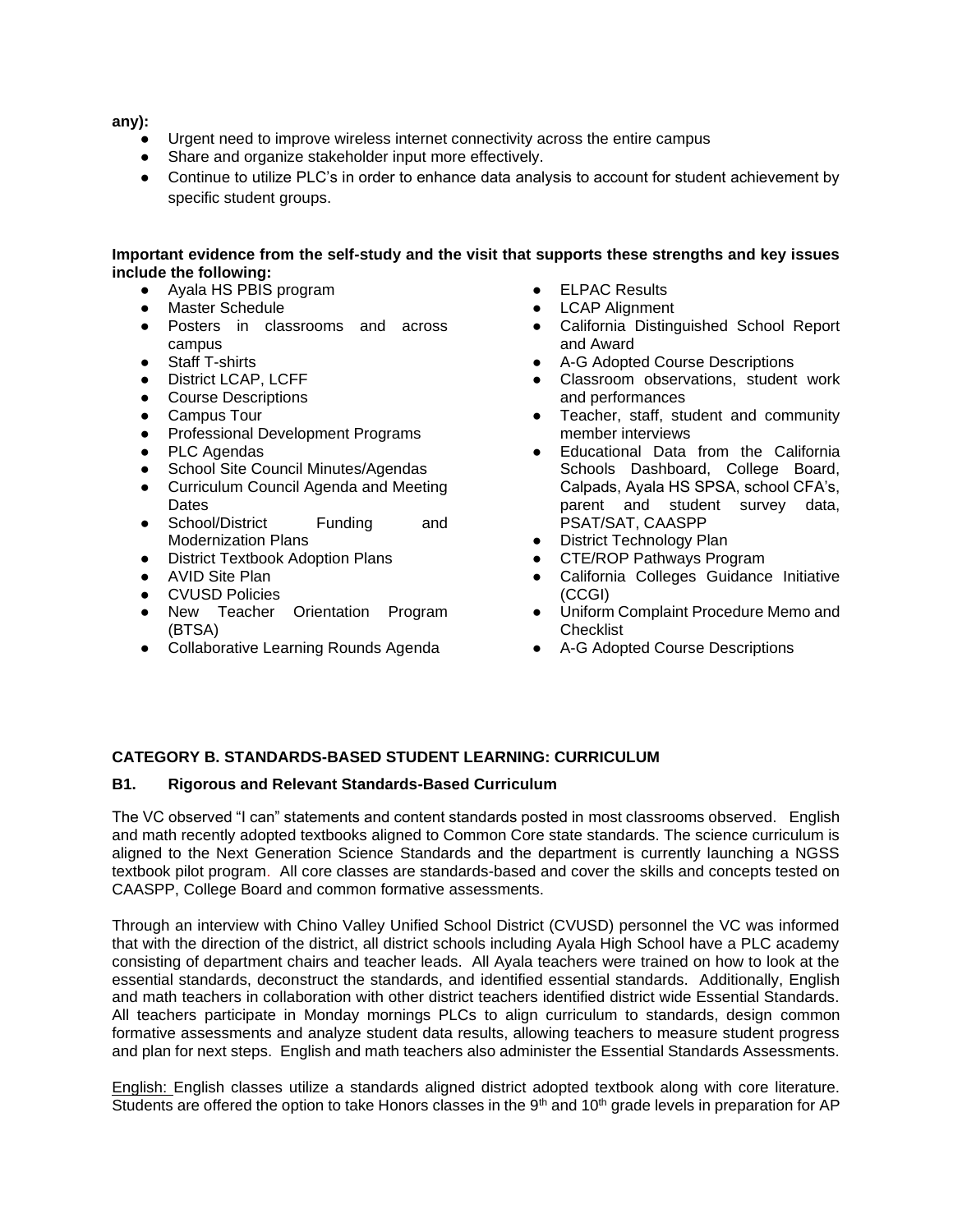Language and Composition and AP Literature and Composition. In addition to Advanced Placement, seniors are offered the Expository Reading and Writing Curriculum (ERWC) or CP English 12. AHS has five sections of ERWC and the teacher attends training in the summer to prepare for the revised curriculum, developed by CSU.

Mathematics: The math department implements standards aligned curriculum supported by districtapproved textbooks. Math 1 through AP Calculus and AP statistics are offered to address the needs of all students and Honor courses are offered to prepare students for the higher-level courses. Teachers teaching Integrated 1 are provided a common planning period (confirmed by the master schedule) to assure they are collaborating and aligning their course curriculum to the essential standards.

Science: Science teachers follow pacing guides and develop common assessments, as well collaborate to analyze data and fine-tune common formative assessments. Hands on experiences through lab activities are provided for students in all science classes. Often, formal lab reports or data analysis are required assessing data processing, drawing conclusions and critical thinking. In Human Anatomy and Physiology students are required to compile a project notebook and take lab practical exams. The VC observed these practices in the classroom.

Social Science: Social Science teachers meet by subject level during their PLC to implement common pacing and units of inquiry. World and US History also administer end of year common benchmarks aligned to standards. The department offers a full range of courses for students in college preparatory (CP), Advanced Placement (AP), and elective courses. Freshmen and sophomores can satisfy the world history requirement through AP Human Geography (APHuG) or AP European History (APEuro). APHuG and APEuro can also be taken as an elective after completing World History. Both AP HuG and AP Euro have been designed for first time AP takers, bridging the pathway to other AP courses. CP World Geography can be taken as a one-semester elective by any student. AP classes are one-year courses. The AP Government prepares students for both the AP US Government exam and the AP Comparative Government exam. AP Economics prepares students for the AP Macroeconomics exam and AP Microeconomics exam. CP or AP Psychology is an elective option for juniors and seniors. Social Science classes emphasize primary and secondary source examination, critical thinking skills, and analytical writing.

AP Courses: AP course instructors have AP course audit approved syllabi and received training at a College Board AP Summer Institute. AP Seminar was added last year to the menu of AP courses and another option for sophomores and juniors. AP Capstone Diploma may be earned after successfully completing two years in the program. AP seminar is a foundational course and equips students with critical thinking and analysis skills. AP research is the second year course that has students answer a question or solve a problem through original research. As evident from the master schedule, Ayala HS provides students a variety of Honors courses, and 27 AP courses (53 AP sessions scheduled in the master schedule this semester).

VAPA: All courses in the Performing Arts (instrumental band, choral, dance, and theatre arts) meet the oneyear Visual and Performing Arts graduation requirement and align their curriculum with the Performing Arts Framework and Common Core Standards. AP Music Theory and AP Design are Advanced Placement courses offered by the department. Mastery of standards is demonstrated before live audiences and professional evaluators. Ayala HS has an award-winning music and choir program with a large number of students enrolled in the various VAPA programs, as witnessed by the visiting committee.

Physical Education: The Physical Education Department meets monthly to plan and develop units that are safe and fun for their students. The department strives to develop lifelong fitness and nutrition programs for students so that they "not only learn to be active throughout their lives, but also learn about the seriousness of nutrition". The California PE state standards are incorporated into the units the PE teachers develop to provide students with the knowledge and the ability needed to maintain an active, healthy lifestyle. For example, in the aquatic unit teachers combine knowledge of water safety skills, cardiorespiratory wellness and nutrition. The PE department also used this unit to collaborate with the SPED department. So that students with a disability or minor injuries can learn the benefits from swimming. Students in the performing arts and visual arts perform and present various times each year. The visiting committee noted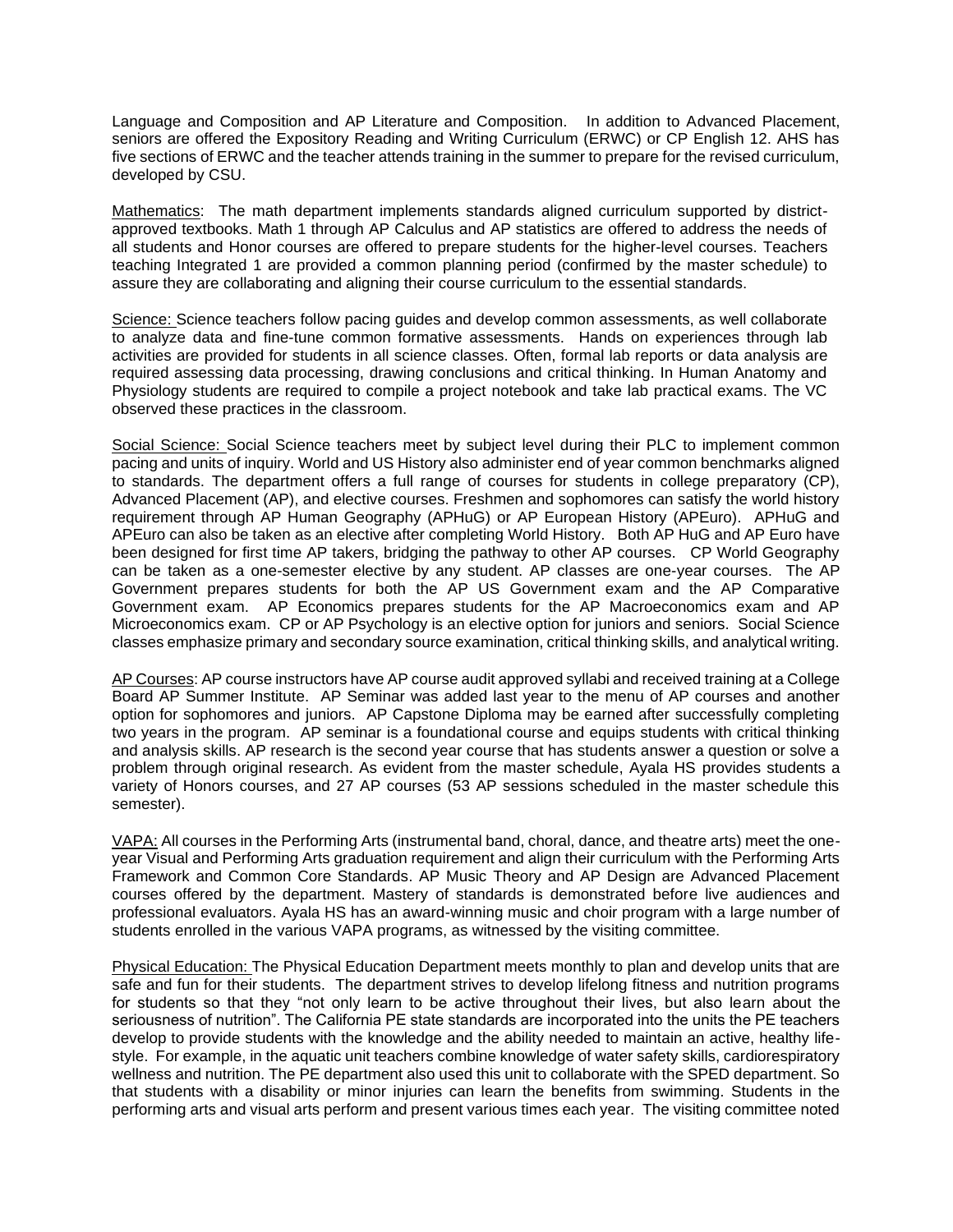that the PE Department produced evidence of interdisciplinary practice in that despite not having a classroom to teach, they still require each student to maintain a notebook that is checked for each PE unit. They conduct common formative assessments with Health and integrate the 8 PE components into a healthy fitness lifestyle. They also integrate ELA content standards into their unit lessons where students must learn to research and cite using MLA format. The committee recommended that they consider incorporating CPR certifications into their interdisciplinary planning.

Special Education: Special Education teachers identify in passports student learning discrepancies and goals for students with an IEP. Students with a disability are provided the least restrictive environment and mainstreamed in the general education classes implementing the co-teaching model, which was verified by the VC through classroom observations.

There is an effort to integrate AVID WICOR strategies (Note-taking, Socratic Seminars, and Inquiry Based Learning) throughout departments. The visiting committee did not see a wide use of these strategies. The school is working on a collaborative model that will allow for an increase in conversation amongst different departments.

Ayala has two academy pathways: Computer Science and Engineering, which have increased enrollment with a current enrollment of about 400 students. The Engineering academy received a CTEIG grant that has provided funds to expand. The academies were working with a core group of teachers but to cohort students have proven a programing challenge. The counselor is looking into how to make that possible in the future. The CTE Engineering pathway uses Project Lead the Way (PLTW) curriculum and provides students the opportunity to meet and work with industry professionals through Baldy View Regional Occupation Program, community outreach to the City of Chino Hills, field trips to local businesses and industry professionals-led teaching and learning. ROP is also offered to students and provides an opportunity for students to prepare for a career.

Articulation between the feeder junior high school English teachers and AHS 9<sup>th</sup> grade English teachers took place a year ago to ensure that the skills taught in the lower grade levels are preparing students for high school. Most recently the District PD has facilitated articulation between feeder schools and the perspective departments but it continues to be a work in progress.

In conjunction to AVID a college culture is promoted at AHS. Teachers are encouraged to talk about college with their students and wear college shirts every Monday, which was observed by the VC. AVID program takes students to college trips and arrange for the college reps to speak to the class. Seniors are celebrated in May recognizing their college acceptances. Career center hosts college representatives and posts information on the school's website. A Financial Aid Night is held for seniors. Counselors provide student presentations and individual meetings with students and parents to discuss the college application process. CVU and Chaffey College have partnered to provide students with Early College opportunities. Currently AHS offers two courses through Chaffey College for dual enrollment. In the 2018-2019 school year, AHS had 85 students enrolled in the dual enrollment program.

AHS has a College & Career Center (C&CC) available for students for additional college and career counseling. Information about ROP classes, scholarships, and financial aid can be obtained in the C&CC as well as the opportunity to listen to college representatives when they visit the school. One College and Career Fair is planned a year with the collaboration of the counselors. Information about what is offered in the College Center is posted on the AHS website. The Career Center invites various college representatives to present to students. Students stated in the student survey that they believed there is a college going expectation, but hoped it was discussed more in the classes.

# **B2. Equity and Access to Curriculum**

Ayala HS counseling department guides students through a four-year academic plan. An 8<sup>th</sup> grade Parent Information Night introduces parents and students to what the school has to offer along with the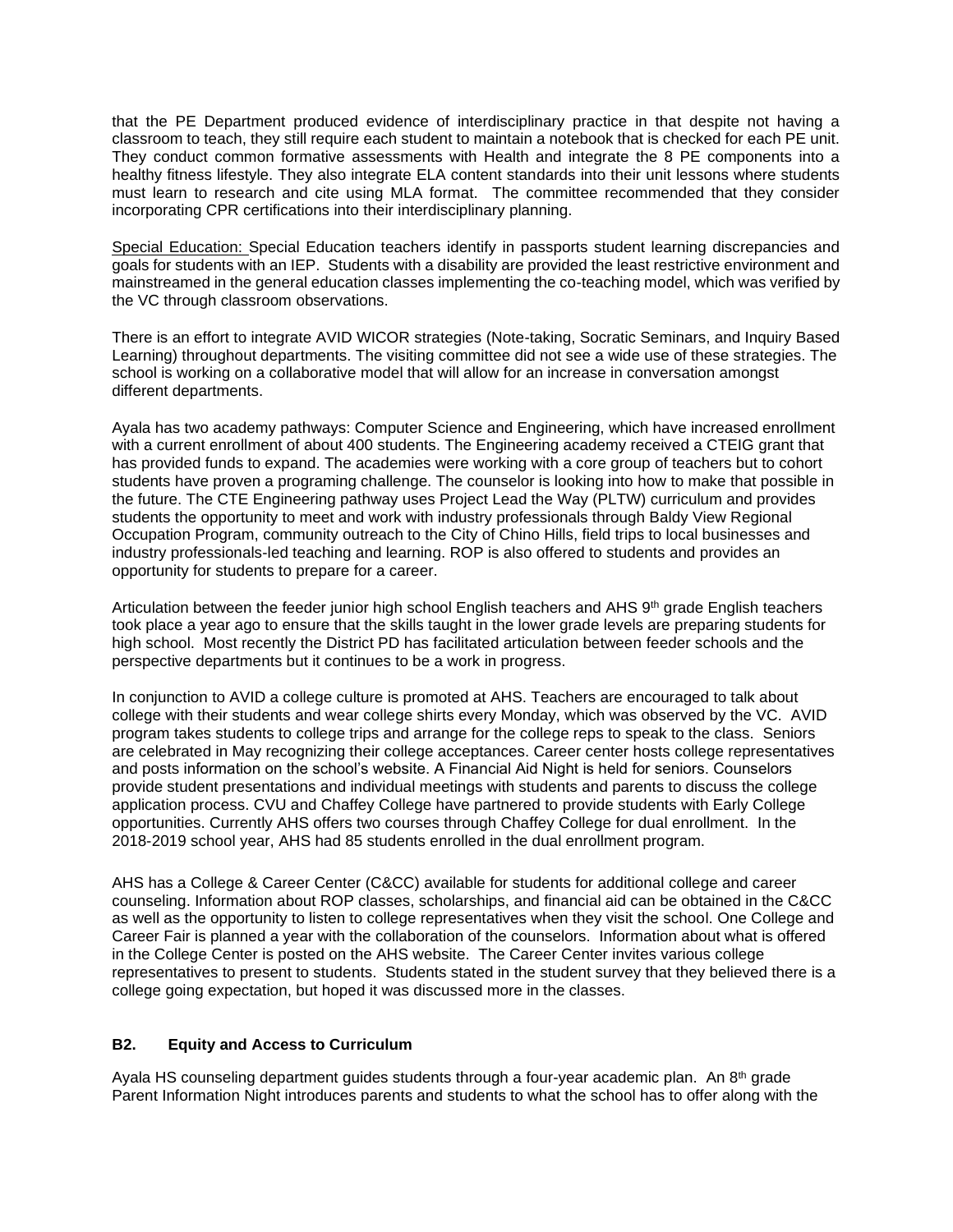high school graduation requirements. In the Fall Semester counselors meet with all students in grade level assemblies to review requirements for graduation, college entrance, standardized testing, and other options if students are not on track. During the spring the counselors meet individually with students to discuss progress, 4-year individual graduation plan and schedule programming options. Counselors send home a graduation checklist during the fall and a midyear graduation checklist. Notices are sent home for students receiving a D or Fail in the 6 and 12 week progress grades. The VC confirmed this during counselor and student interviews. Parents, counselors, teachers, and students have access to Aeries to monitor student progress. VS found that there is confusion among staff, parents and students as to whether students have access to Aeries to see their grades. As a result not all students use Aeries and teachers sometimes need to print out students individual progress reports.

AHS has a counselor specific for English Learners and students with a disability. The case carrier, the counselor, an administrator, and general education teacher come together to provide students with a disability, individualized counseling and guidance through their annual IEP meeting. AHS also has a district funded Intervention Counselor whose role has changed through the years. Although she might still provide students with social emotional support, as well as refer students to community resources, she now focuses on 9<sup>th</sup> and 10<sup>th</sup> grade students who have below a 2.0. Next year the Intervention Counselor will have a caseload that will include incoming  $9<sup>th</sup>$  grade students who did not meet promotion requirements in the middle school. The intervention counselor also works with administration and faculty to implement the PBIS- Positive Behavioral Support plan. Student Support Team meetings are held for students who continue to struggle in their classes academically and/or socially and may be initiated by a parent, teacher, counselor, administrator or nurse. The SST comes together to identify solutions and strategies to support student improvement. Based on interviews with teachers these two systems still need to be further developed to support more students in need of intervention. Based on student interviews with VC, students felt they did not have access to social emotional counseling due to the long wait list in receiving this service from outside resources. Students also felt that they first had to do research and be persistent before getting information about financial aid and other resources pertaining to higher education. AHS has access to CCGI (California College Guidance Initiative), a career and college exploration online platform, for all Ayala students but is not implementing the platform. According to the counselor the counseling department is in the process of utilizing this platform for all students to allow career explorations. The Special Education Department utilizes California Career Cruising with all their students to support their post-secondary options.

All students have access to a variety of programing options at Ayala High School. Via the counseling page on the school website parents can access information and /or attend parent meetings throughout the year to access information about their students' future goals. Through the school's website parents can find out the difference between CP, honors and AP courses and requirements for each course. Different class levels offered in the four core contents, which include college prep, honors, and advanced placement, give all learners access to the curriculum. Due to the increase of Honors and AP course offerings, along with the supportive environment, more students are willing to take these courses. Students in the special education program are integrated into the least restrictive environment. Students whose needs are best met outside the regular classroom setting and would benefit from an individualized educational plan, an Independent Study pathway is available. This option is available for students who are motivated to achieve academically and would do better outside the classroom setting or for parents who want to teach their children at home. For students who will be temporarily absent from school (from 5 to 20 days) they may also participate in a short term Independent study program. A home/hospital component is also available where teachers visit students to provide individualized plans and support them in attaining a high school education. Counselor informed VC that currently AHS has about 100 students in the Independent Study program.

Students are provided the opportunity to participate in real world application through various avenues: Clubs such as Future Business Leaders of America and Debate give students opportunity to model real world speeches and performances which have won various awards; Students in leadership class attend annual conferences allowing them to build leadership skills and all students can participate in government days, allowing student to act as government leaders for a day. The Consumer and Family Science department offers Food Technologies and nutrition classes which might lead to a career pathway. The ERWC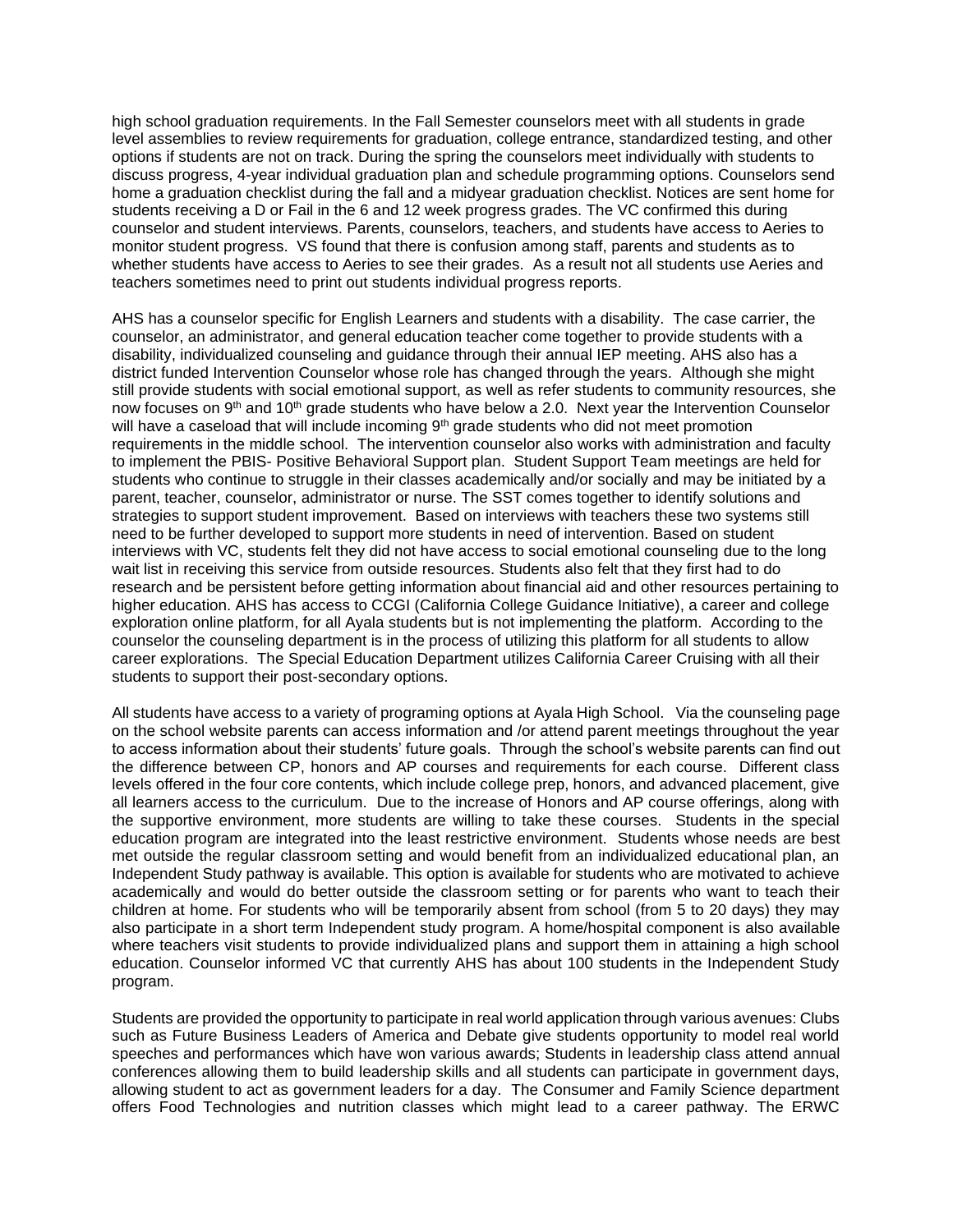curriculum focuses on real world application, 90% of the reading is informational, and emphasis reading and writing expository materials that apply in the world beyond high school. Seniors participate one day per semester in an economic summit, through their social science class. The event "allows students to compete against each other in a highly collaborative and engaging activity." Students also participate in mock elections prior to the presidential election through their government classes, hosted by the AP government students. Through the Culinary program, speakers are invited to speak to students and provide information about the opportunities with a culinary education.

AHS has a NCAA student-athlete/parent liaison to help students and parents understand and navigate the NCAA Eligibility process. This person meets with coaches, speaks at the parent meetings, and works closely with the athletic director and counseling office. All Ayala athletes are encouraged to sign up with CorecourseGPA.com at no cost to the student to keep track of their college academic eligibility.

Many AHS graduating students are transitioning directly to a higher education institute (about 65% based on request to forward transcript), and many are accepted to prestigious Ivy League colleges and several to military academies, but the school has had a difficult time collecting accurate data about future plans from graduating seniors. The school currently uses the senior acceptance letters and A-G eligibility data to evaluate the effectiveness of the curricular program, but as of yet, has no current definitive process in place for accurately following up on graduates and is working on a process.

# **CATEGORY B: STANDARDS-BASED STUDENT LEARNING: CURRICULUM**

**Summary:** The curriculum for each course at Ayala HS may be guided by the College Board AP standards, Common Core State Standards, NGSS, or national standards. Textbooks adoption through the District occurs every few years. The curriculum is rigorous to help students become efficient at acquiring the skills required by the standards, think critically and develop higher-order thinking skills. The school is still finding how to implement an intervention program that best supports the academic needs of students. Ayala uses a collaborative model to develop the curriculum. The district provided training on the PLC model to all Ayala teachers. PLC planning time provides an avenue for teachers to develop common formative assessments to see how students are understanding the curriculum and use data in more meaningful ways that will provide students the intervention to be successful (goal #3). Ayala HS is currently moving towards a collaborative and interdisciplinary curriculum, improving collaboration among the different departments (goal #2). The expansion of AVID and the implementation of Academies will help the school towards meeting the goal. Many departments utilize AVID strategies like close reading and Socratic Seminars. Students also receive exposure to classes that will help as they transition to a career through the Academy model, which the school would like to expand in the coming years.

# **Areas of strength for Standards-Based Student Learning: Curriculum (if any):**

- Ayala has a collaborative site based effort to align essential standards with curriculum and develop common formative assessments through the PLC process.
- Increase Variety of Advanced Placement Offerings
- Expansion and integration of AVID across the curriculum.
- Expansion of CTE pathways to accelerate career and college readiness

#### **Key issues for Standards-Based Student Learning: Curriculum (if any):**

- Intervention programs inside the school day, have been limited by technology and other resources
- Need a system of tracking graduates success in postsecondary enrollment.
- Need a plan to deploy a college and career readiness tool (California Colleges Guidance Initiative) to provide all students opportunities to explore careers and college options.

### **Important evidence from the self-study and the visit that supports these strengths and key issues include the following:**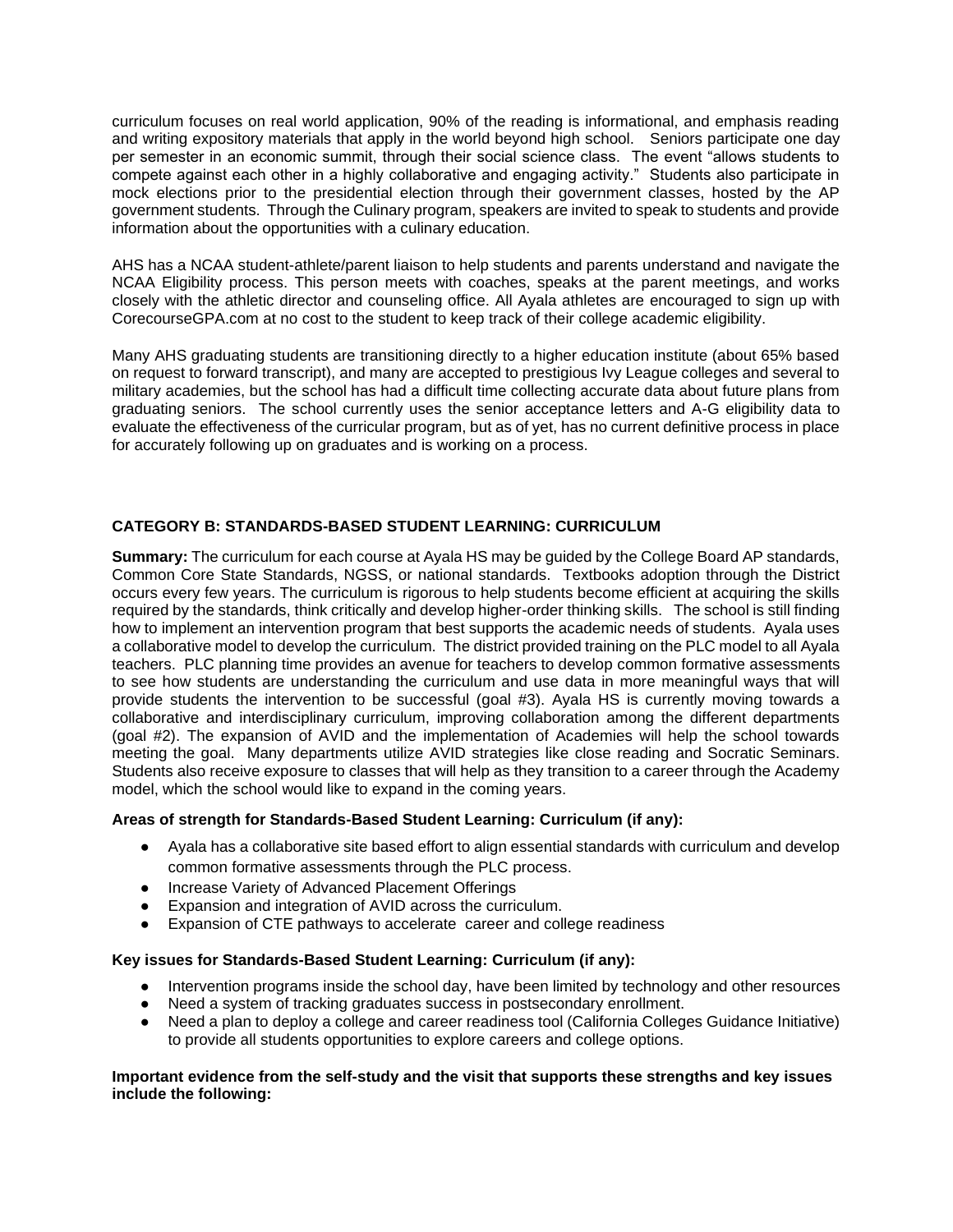- Master Schedule
- Classroom Visitations
- Data Reports
- Copies of CFAs for Math and English
- District and Counselor Data Chat
- Reports
- Teacher and student interviews
- Counselor interviews
- Student interviews
- District Personnel Interviews
- School Evidence Files from USB flash drive
- Student agenda journals
- AHS website
- Teacher web pages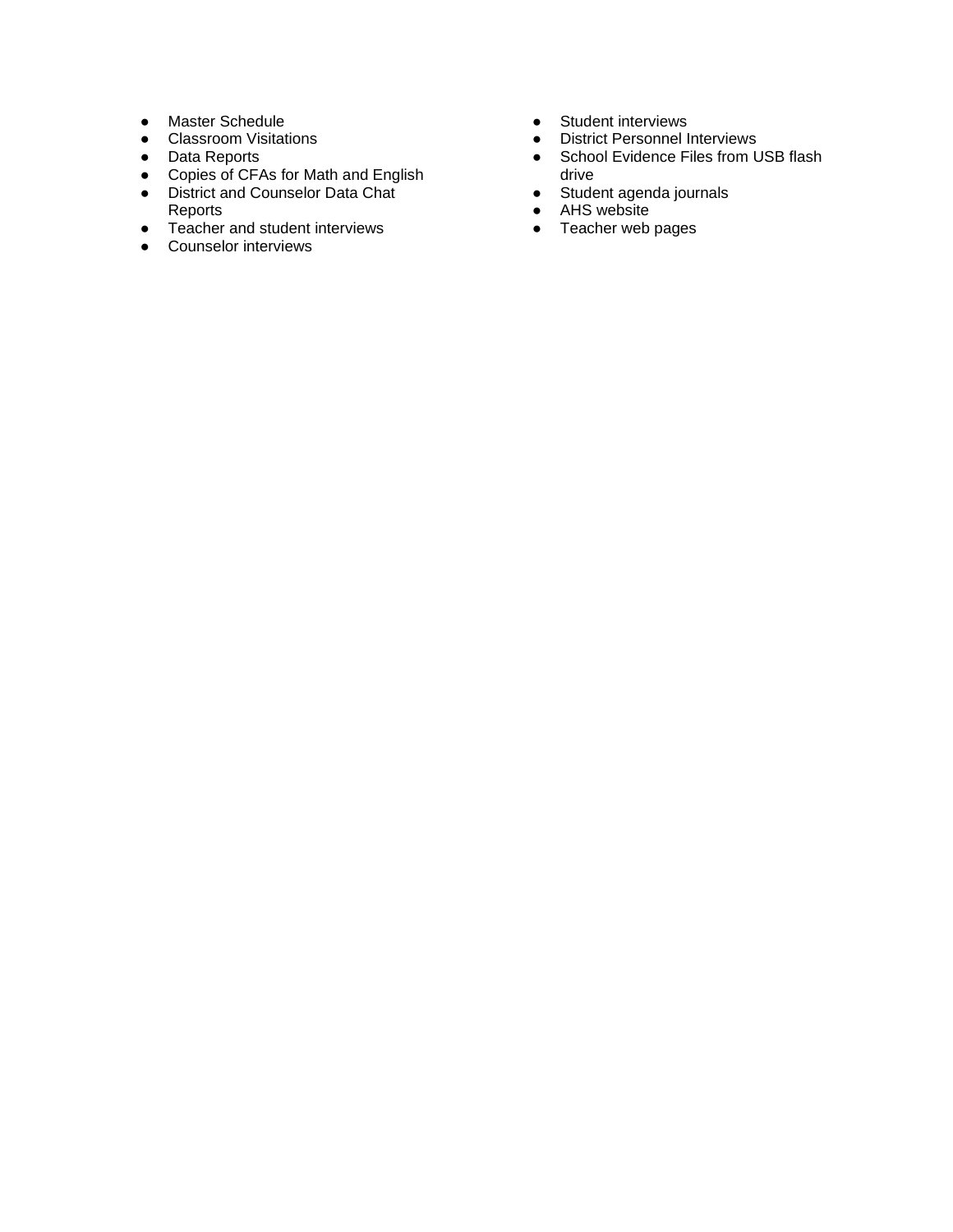# **CATEGORY C. STANDARDS-BASED STUDENT LEARNING: INSTRUCTION**

# **C1. Student Involvement in Challenging and Relevant Learning Criterion**

Ayala High school provides a diverse course offering that allows students a variety of challenging courses. The push-in co-teaching model for resource students provides greater learner outcomes for students that require additional support. The school has seen explosive enrollment growth in pathway capstone courses. These pathways have benefited from strong industry partnerships. "I can…" statements are on the board of all classrooms. The "I can... "Statements are for students to know what they are expected to achieve the standard they are covering. The visiting team witnessed students working in groups, collaborating, and checking for understanding.

Ayala High School participated in a collaborative process with teachers to select essential standards. The district took the essential standards and created an Essential Standard Assessment, which is a formative assessment that is given multiple times throughout the year. Teachers utilize the school's essential standards to create common formative assessments within departments.

The school has a team that meets to analyze testing, student study habits, and student performance in an effort to provide each student with an IEP with the proper amount of support, and if necessary to reclassify the students out of services. This co-teaching model is being implemented in math classes, and the school will look to expand the co-teaching model in the future.

# **C2. Student Engagement through a Variety of Strategies and Resources Criterion**

A wide variety of instructional strategies were observed during classroom visits. These strategies gave students opportunities to discuss concepts in smaller groups, which could provide more processing time and deeper understanding of the concept. Evidence of engagement strategies during the visit were seen by way of science labs, project-based learning activities, group research projects, and esthetic art projects. In classroom visits, student work on the walls demonstrated that students were able to think, reason, and problem solve in groups and individually. There were a variety of group activities as well as direct instruction. Students worked with partners and individually. There was also evidence of student work in the hallways and on the windows of classrooms. The engineering class had an entire town, houses and commercial buildings made out of staples.

Many classrooms demonstrated evidence of research despite limitations to technology. Many group projects and reports were present during the visit. In classroom observations students were often engaged in activities that show they have academic tools needed to gather and create knowledge. Students were collaborating and facilitating their learning and were often actively involved in the learning process. There was evidence of differentiated instructional strategies during the visit. Common formative assessments are being used. The goal for the data from common formative assessments are used by departments to differentiate and reteach.

Ayala High School has business and ROP business enterprise classes that give students real world experience. The engineering pathway provides students with access to computers that were equivalent or superior to industry computers. The computer science pathway offers real world experiences that have post-secondary implications. The counseling office has resources for career awareness and will continue to develop and grow the career program.

# **CATEGORY C: STANDARDS-BASED STUDENT LEARNING: INSTRUCTION**

**Summary:** At Ayala High School, the visiting team observed many engaging classrooms with differentiated instruction. Collaboration was seen throughout many departments. There was evidence of interdepartmental collaboration as well. Teachers were utilizing the textbook and other resources to make the curriculum more robust for students to think critically. There was evidence of project based learning in some classrooms. There were many classrooms that were set up so that students were able to collaborate with their peers. In all classrooms the "I can..." statements were posted along with the teacher's agendas.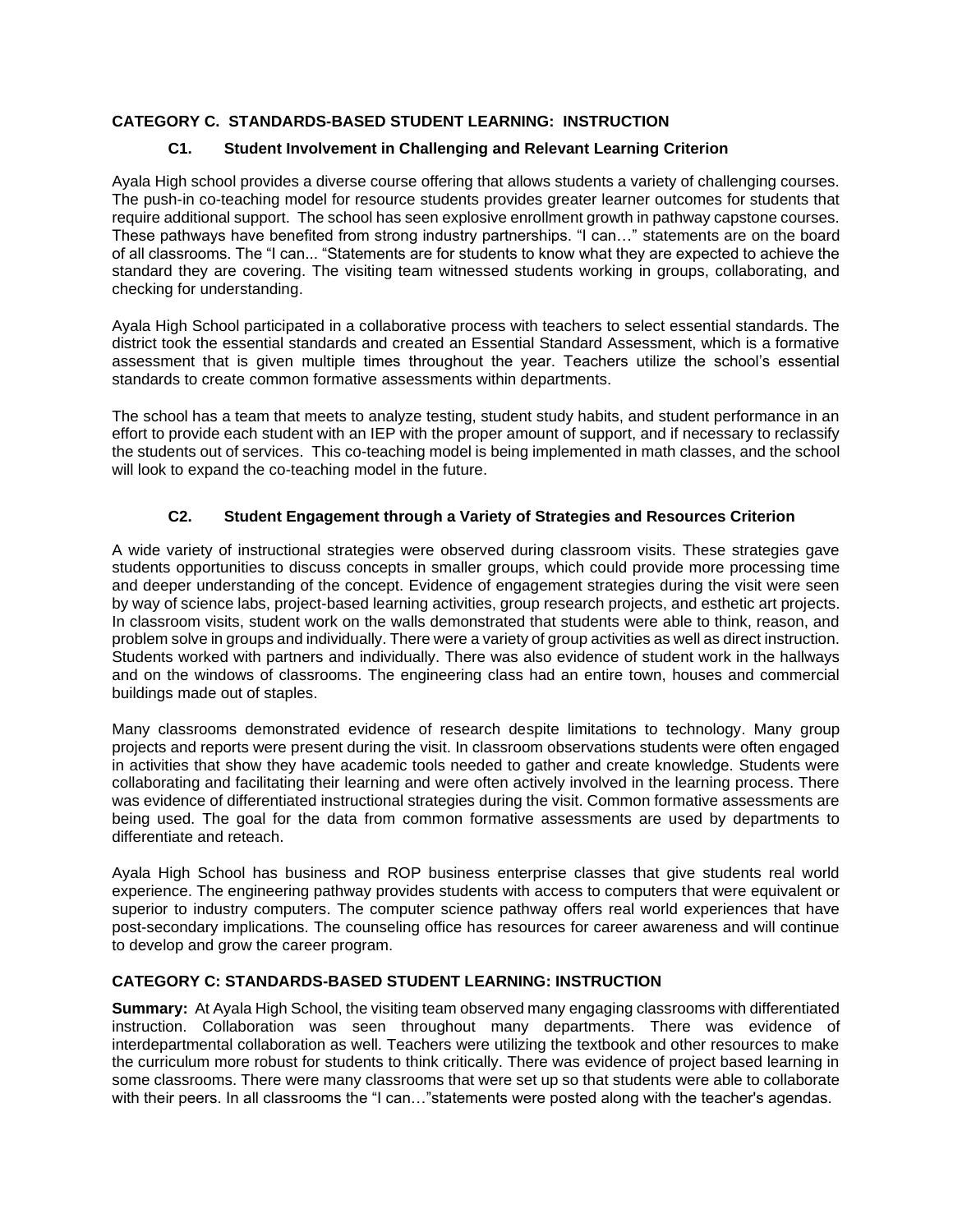There was evidence of resource teachers pushing in to general education classrooms. This co-teaching model provides a less restrictive environment for students with special needs. Teachers collaborate with their peers throughout the work week. The master schedule provides some common preparation times for additional collaboration in targeted areas. The collaborative development of standard assessment was seen throughout the school.

Students have limited access to the grade reporting system. The limitations of the school's bandwidth hinder access to many online programs including some mandated state and federal assessments. As the rigor of courses increases, students have demonstrated a need for additional support in the area of personal wellbeing. Targeted sub-groups need additional support as they take more rigorous courses.

# **Areas of strength for Standards-Based Student Learning: Instruction (if any):**

- Instruction is differentiated in most classrooms. The co-teaching model provides resource students with a rigorous curriculum and proper support for student growth.
- A wide variety of instructional strategies are being used throughout the school.
- Collaborative instructional strategies and student collaboration are used on a regular basis.
- Collaborative development of standard assessments
- Increased equity of access so that all students can participate in a guaranteed and viable curriculum.

#### **Key issues for Standards-Based Student Learning: Instruction (if any):**

- The school's bandwidth significantly hinders online technology usage.
- Students have irregular access to the grade reporting system.
- As course rigor increases, support for student well-being should be addressed.
- Targeted sub-groups need additional support as they take on more rigorous courses.
- Develop a more effective strategy to deploy college and career readiness tools.

#### **Important evidence from the self-study and the visit that supports these strengths and key issues include the following:**

- Classroom Observation
- Student Work
- Student Learning Activities
- Essential Standards
- Student, Parent, And Staff Interviews
- **Testing Data**
- Master Schedule
- Course Descriptions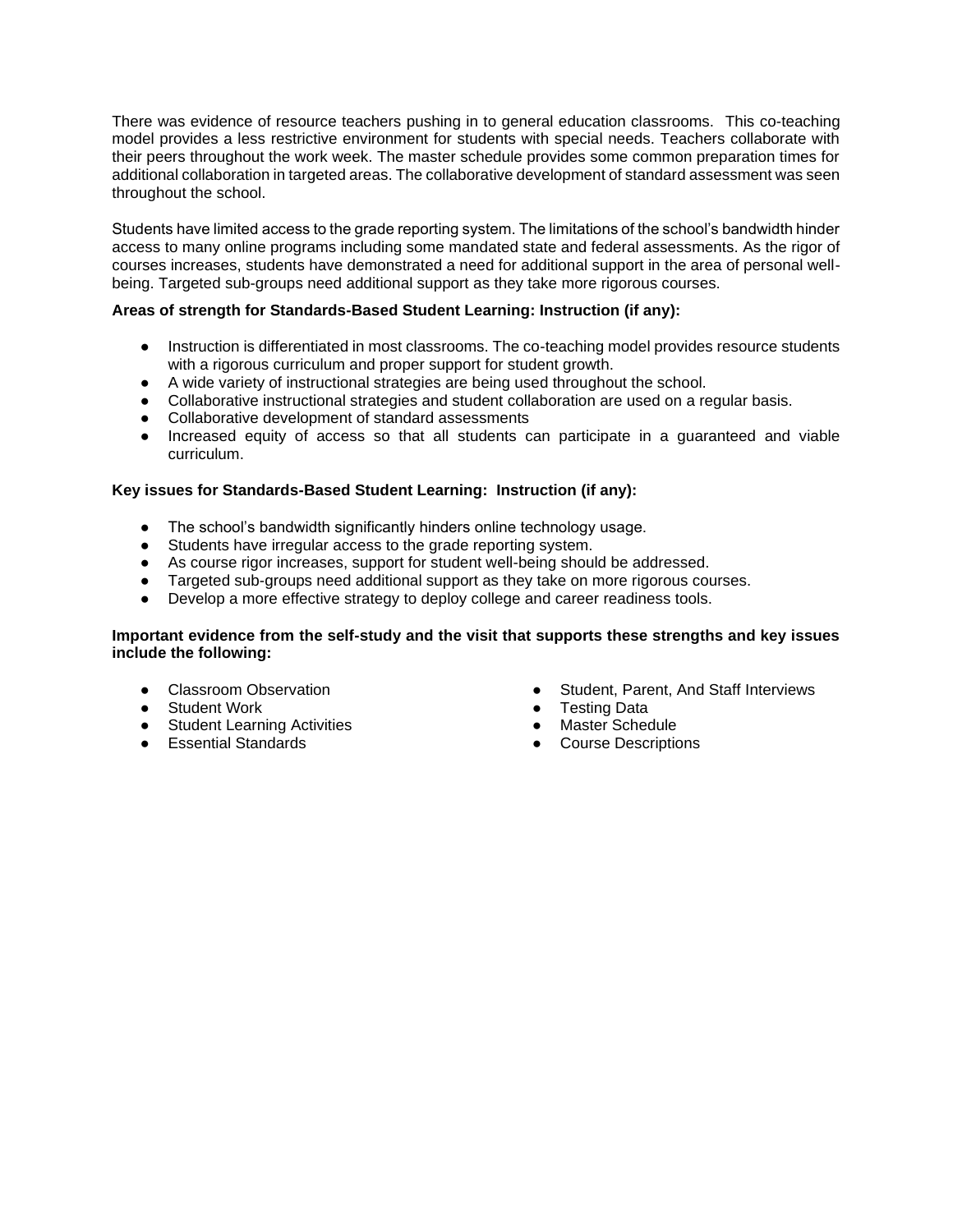#### **CATEGORY D. STANDARDS-BASED STUDENT LEARNING: ASSESSMENT AND ACCOUNTABILITY**

#### **D1. Using Assessment to Analyze Monitoring and Report Student Progress**

CAASPP testing is completed annually in the spring for the juniors and the school district mails home a comprehensive report in the summer detailing student achievement scores for English and Math. 9th and 10th grade students take the PSAT in the spring and scores are published before the school year is complete. 11th grade students take the SAT in the spring and receive their scores via College Board. 12th grade students take the SAT in the fall and receive their scores via College Board. All these tests are given free of charge. AP testing also takes place every spring for two weeks for students in grades 9-12. All math and English students also take IAB practice exams throughout the year to help prepare them to take the CAASPP test their junior year. Grade progress reports are mailed home every 6 weeks in order to report progress all students are making in all classes. The on-line grading programs also allow parents and students access to the most updated grading information. Almost all teachers use the grading program, and most update frequently. Semester grades are sent home in January and June at the end of each semester. The visiting committee noted when meeting with the focused groups that the teachers and students did not have access to the online grading program. It was clear from the very beginning of the visit that technology issues are an ongoing problem in the school.

There is a unified district grading policy that grades must follow a minimum of 60% assessment grades and a maximum of 40% homework/class work grades. All teachers follow the 10% scale for grading categories. Grading policies of individual teachers are published for parents at the beginning of the school year in the expectations and course description notice. If teachers deviate from the percentages in grading practices, the rationale is explained to students and parents through the course expectations sent home at the beginning of the school year. There is also a district learning management system, Aeries which manages attendance and tracks student grades. It was noted by the visiting committee that access to these systems are difficult based upon limited or spotty internet access.

Students are assessed formally and informally regularly in all classes and departments. There is a strong accountability link between academic success and the high engagement factor at the school. The school works hard to find a sport or extracurricular activity for each Ayala student. With 28 different sports and over 100 clubs on campus; there are sufficient opportunities to achieve this goal. This effort includes all demographic subgroups. With the additional information provided by the district, it is clear that Ayala fully intends to not limit any student including Students with Special Needs or English Language Learners.

Teachers are effective in monitoring student progress through formative and summative assessments although the primary grading practices concentrate on summative assessments. Through the developing PLC strategy and the development of Common Formative Assessments will be using a common platform of 12 Essential Standards in which to measure performance. The use of gathering and analyzing data is still under development but will fully improve over time.

Since Ayala's core values include growth, the school urges all students to show growth through testing and demonstrate growth overall. Grades also greatly matter for participation in events on campus, and students are held accountable for their grades in terms of eligibility. Poor performance on academic and citizenship grades prevent athletes, artists, musicians, and any other extracurricular participant from eligibility in their program. Emphasizing the scholar athlete/performer at the school has resulted in GREAT eligibility rates. Consistently 97% of all athletes and performers are eligible at the grade check which occurs every 6 weeks. It is clear that if one member is unable to participate, the entire team suffers. The Athletic Director also confirmed to the team that students must maintain a minimum of a 3.0 GPA to play on a team.

The graduation requirements, credits needed and course completion are set by the district leadership. All high schools within CVUSD have the same graduation requirements. The requirements are laid out in the school's agenda. At graduation a district employee will verify that the students have met all the requirements for graduation based on CVUSD policy. CVUSD also has a curriculum council committee that makes decisions for the district curriculum. This committee can approve or deny new courses, evaluate the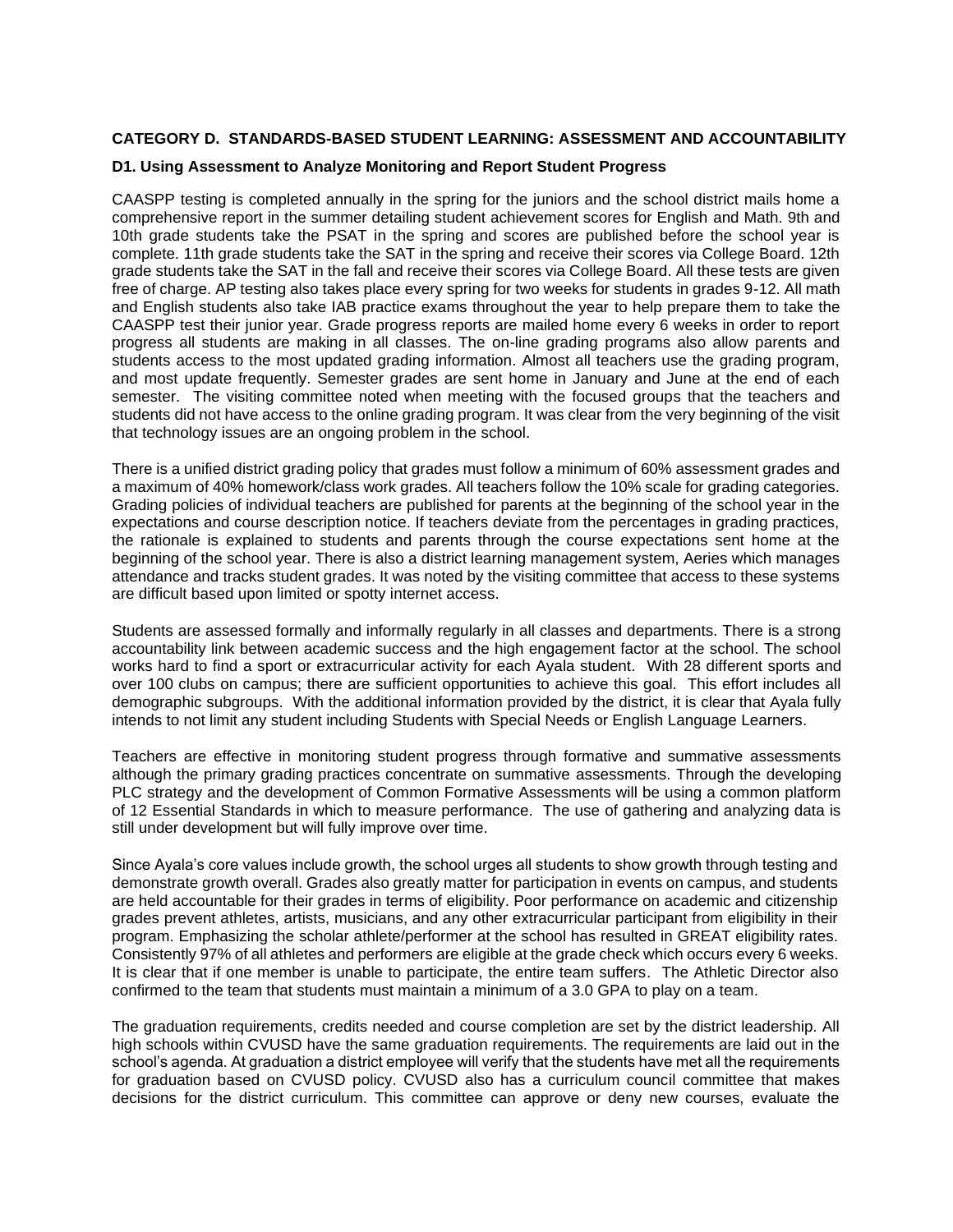effectiveness of curriculum, and make changes. The committee is made up of teachers and district personnel from throughout the district. The visiting committee met with district personnel, particularly the Assistant Superintendent for Curriculum and she ably clarified the overall curriculum strategy for the district. They have sound plan in our view but implementation particularly from the data standpoint is in the early stages.

Students are also given practice CAASPP exams to help prepare them for the state test as well as to determine if they have understood the standards. Math and English teachers give these tests throughout the year. They also give an Essential Standard Assessment multiple times throughout the year to see how students are progressing with standards considered essential based on their grade level. These tests are in addition to the common formative assessments that are given by each department. The visiting committee reviewed the Math 2 Essential Standards downloaded from the district website; reviewed the supporting data provided which include an Illuminate report that provided evidence of performance for all Math 2 Content Standards. Further provided were samples of Common Formative Assessment that demonstrated implementation of the strategy.

Teachers believe strongly that the best place for this review of data is in the small group environment of collaboration. When students perform poorly as a whole on a concept or skill, teachers take time to re-teach and some retest or give students the opportunity to write out rationales for missed answers on tests. The sharing of ideas takes place during the collaboration within subjects and grade levels, and teachers share experiences, assignments, lab activities, and even assessments with one another to cover specific standards and goals. Using the sample size of 243 student inputs the visiting committee the visiting committee determined only 52% of the students' felt that teachers take the time to reteach those necessary topics. This is a small sampling but something the school should review in more detail.

Each year, CAASPP test scores are shared with teachers both on a department level and as individual teachers (available through Illuminate). A conversation always occurs with teachers to identify which strands of the standards did students succeed with and what standards did students struggle with? Teachers with particular strengths share best practices and other helpful information with other teachers to increase the ability of all teachers. It has taken many years for teachers not to feel evaluated in these small groups, but they feel they are moving forward with sharing of ideas since they started a collaborative model for their Monday common planning times. This process is especially clear in our Math department. Math teachers were pulled out nine days during the 2018-2019 school year to undergo intensive training that is intended to help our math scores go up. This training was focused around common formative assessments and best practices. The idea is that if teachers are giving common formative assessments throughout the year, they can better interpret areas of strength and weakness within their own classes. They are then able to share best practices with the rest of their department to help all students succeed. This process is being replicated with all departments. Departments are in the midst of designing and implementing their own CFAs. The visiting committee received sufficient documentation for Math 2 to concur with the report.

The district has placed a large emphasis on professional development over the last few years. The allocation of money and resources is to show teachers how important these days are. The emphasis has been on effective PLC time and how to best use these meetings to see results within our students. At this point in the process, all departments have been trained and are in the process of creating and refining common formative assessments. After these assessments have been administered, they will come together by department and discuss the data and review what needs to be done differently. The visiting committee recognizes and supports the effort to make the necessary changes to create data driven instructional practices and see the work being done. Further work is required particularly in data analyses but clearly they are on a strong path to achieving their goals.

Administering the first round of CFAs has already given us information to use. The use of IABs and CFAs is impacting the overall use of technology on our campus. English and math are often given priority and use the computer lab throughout the year, which does not give other classes a lot of opportunity to use this technology. They have also seen that in order to implement this system effectively, they will need better technology and infrastructure throughout the entire campus. The visiting committee concurs with the selfstudy report and recommended that the School wide Action Plan be revised to make Technology the first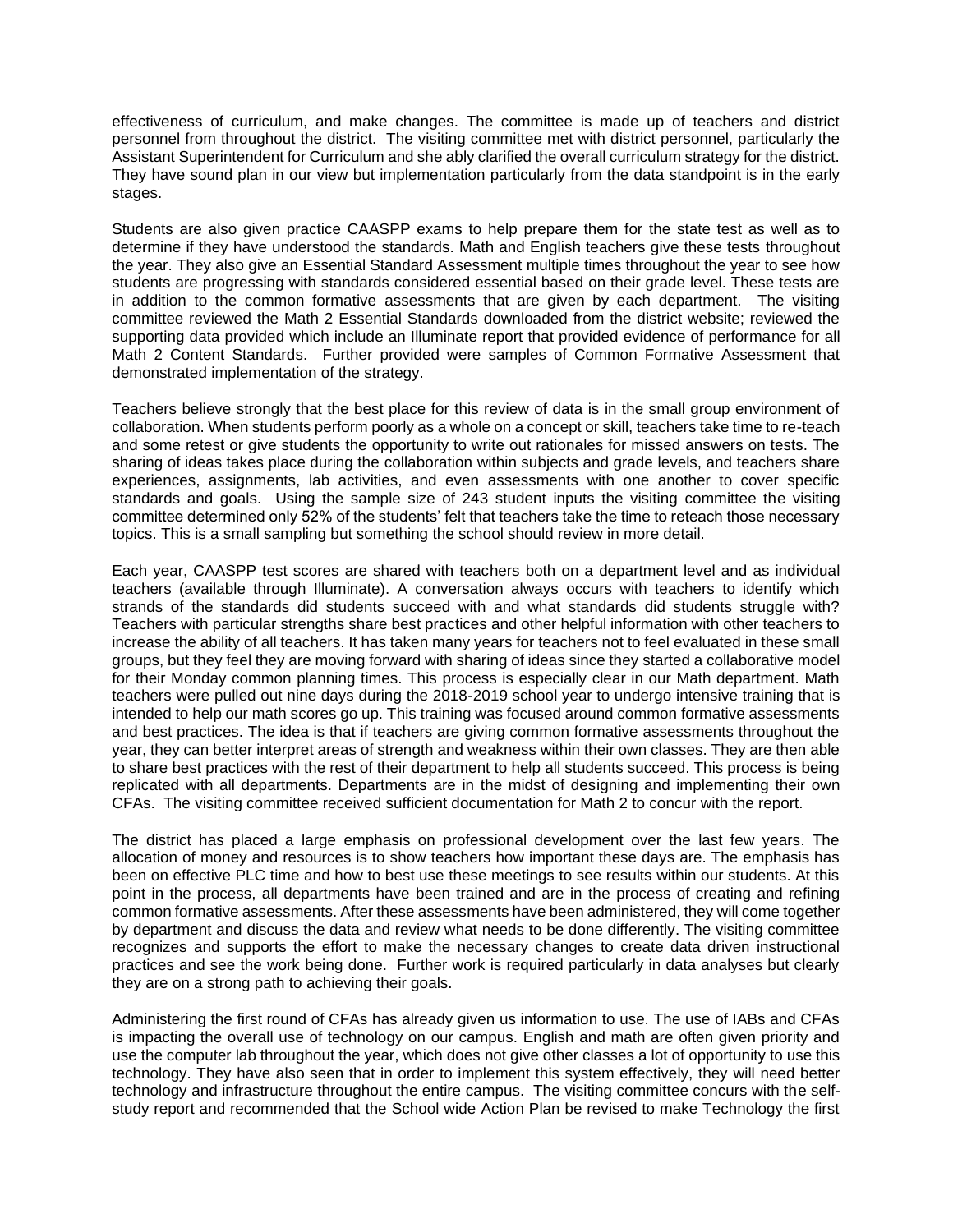goal of improvement.

#### **D2. Using Assessment to Monitor and Modify Learning in the Classroom Criterion**

A wide range of assessment strategies measure student progress. This ranges from state-testing, AP classroom progress checks, district created assessments on Illuminate] to assessments given within the classroom. Multiple choice tests created by the textbook software company, essays and short answers, lab reports and practicals, book reports, portfolios, speeches, debates, philosophical discussions, and many other strategies are widely used by the entire staff. Teachers are effective in monitoring student progress through formative and summative assessments although the primary grading practices concentrate on summative assessments.

The frequency of the assessment strategy is based upon individual department needs. Teachers who teach the same subject often try to align their assessments so they can try to reduce discrepancies. There is no set frequency for these assessments though. Students are given an opportunity to take the PSAT (for free) in their 9<sup>th</sup> and 10<sup>th</sup> grade year. They are also given the opportunity to take the SAT (for free) in their 11<sup>th</sup> and 12<sup>th</sup> grade year. These assessments are given once every year for the particular grade levels.

Grades are available to parents and students at all times as every teacher utilizes the online grading program (Aeries) at the school. Additionally, grades are mailed every 6 weeks in a progress report form to keep parents and students aware of a student's goals. The visiting committee noted the bulk of the visit was focused on Common Formative Assessments and will assume that what is being reported is accurate.

The processes used by the staff to use formative and summative approaches is proving to be very effective. It is an on-going process that they are continuing to modify, but overall they are seeing success within their departments. Through the self-study survey, students said their teachers spend time going over assessments, modifying instructional practices based on the assessments, and adjusting curricular approaches. The students felt that many teachers underwent this review process, but students also felt that more teachers could partake in the process of review. The idea is that department teams give a common formative assessment, score the assessment, and come together to discuss the results within a day or two of giving the assessment. This allows teams of teachers the opportunities to look at areas that need to be retaught and to modify and adjust their curricular approaches based on these needs. Based upon a sample of 243 student surveys the visiting committee noted 52% felt their teachers adequately reviewed the material and retaught as necessary but 48% didn't believe enough re teaching was sufficiently conducted. The team recommends further research into this issue.

Ayala follows the model for students with special needs which encourages all students to work in the least restrictive environment. This model places special education students that would normally sit in selfcontained classrooms into the general education classroom. Often there are accommodations for these students written into their Individualized Educational Plan. These might include being allowed to use a calculator or hand written notes on a test. It might include having a friend or teacher's aide copy notes for the student. Very occasionally, students with special needs are allowed to use separate assessment measures or are allowed to have the test read to them orally for response. These accommodations allow students to demonstrate proficiency or meet the goals of their education plan without drawing attention to special education students. When polled, many students do not realize that special education students are in the classroom as they are treated just like everyone else. The visiting committee noted this intentional practice of a "push out model" providing the embedded instructional supports transitioning from a coteaching model in which the RSP Teacher fully participates in the General Education class where students work in the least restrictive environment. This innovative approach also addresses pragmatic staffing challenges while also directly supporting all students. All departments were sent to the district to undergo intense training in the professional development model. From there, departments were given a defined list of directives to accomplish throughout their weekly PLC meetings. It was noted by the visiting committee that Physical Education, Dance and Health are working collaboratively on common formative assessments. This department impressed the team with how well they work together with no financial support from the school. Using California Fitnessgram data as a basis for developing units that provide students with the knowledge and ability to maintain a healthy lifestyle. Integral to this effort the committee suggested a better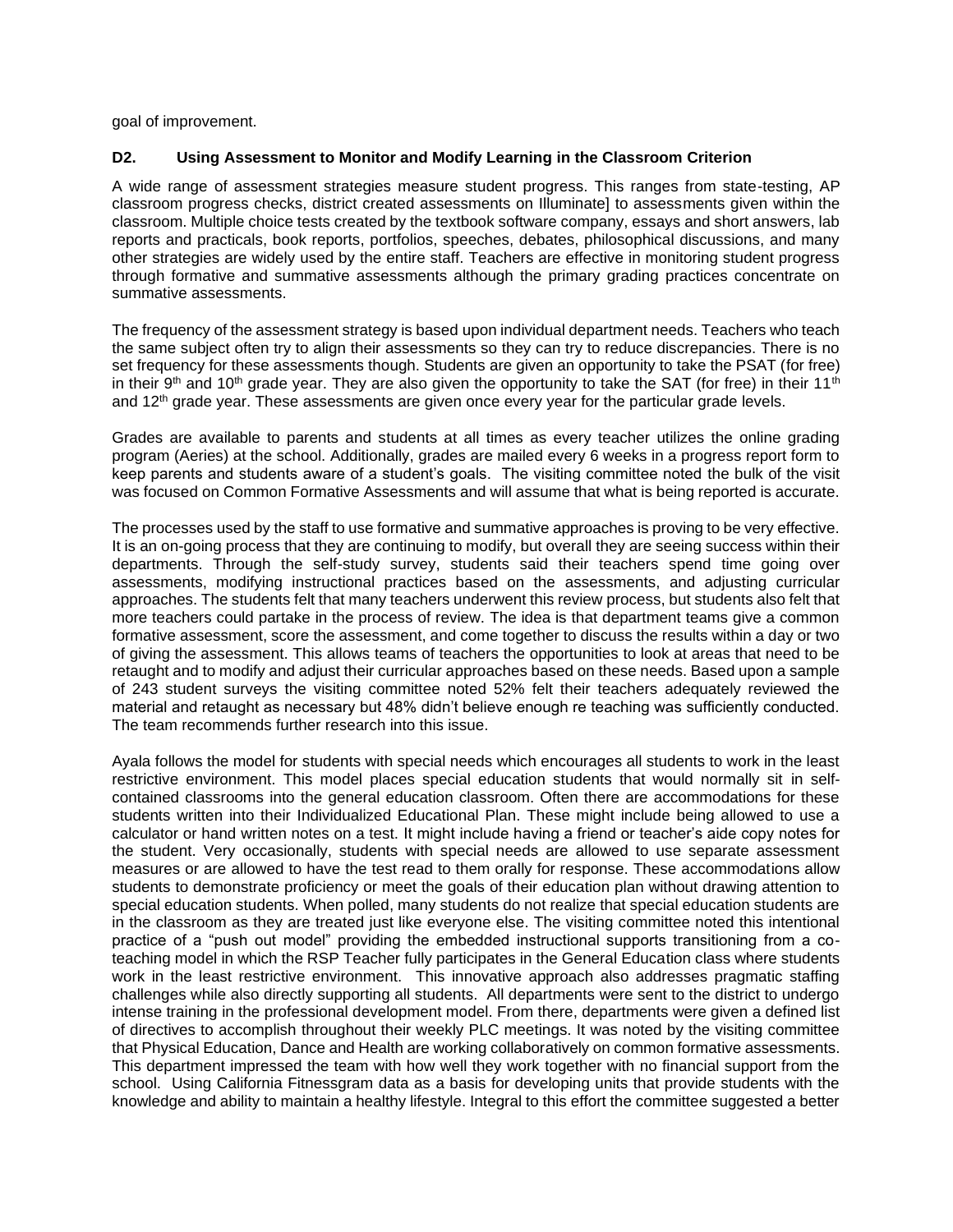linkage between the department and the Science Department where they have a large number of students taking Human Anatomy as well as the ROP Sports Medicine class.

Based on student input, students agree there is a high level of expectation throughout the different departments at Ayala. Ayala establishes high expectations from the first day on campus. Some students did discuss how they would like faster feedback from their teachers. The visiting committee noted that some of the delay in feedback is a result of less than adequate technology backbone within the district.

Student feedback is collected both informally and formally through assessments. Some teachers require a "ticket out the door" strategy which requires students to demonstrate understanding of a skill or lesson before leaving. Teachers can use this assessment data to determine if more time is needed for instruction or if students are prepared to move towards the next concept. Some teachers use a thumbs up/ thumbs down strategy which asks students to determine answers and report in class without the input of other students. White boards are also used to help teachers collect data of student achievement in process. Also, some teachers use the "one, three, five" rating of their own ability. One stands for students who are unsure of a concept, three means the student gets it, and a fifth means he feels he could teach this to another student. Teachers are utilizing this type of informal assessment to guide their teaching practices. Exit slip instructional practices can also be found throughout the campus. Different teachers utilize this strategy in ways that fit their class specific needs but always with the goal of feedback. This feedback helps teachers determine the ability and confidence of the students. The visiting committee noted implementation of these strategies during classroom visits.

#### **CATEGORY D. STANDARDS-BASED STUDENT LEARNING: ASSESSMENT AND ACCOUNTABILITY**

**Summary:** Students are assessed and held accountable at Ayala. CAASPP data continues to be looked at and the leading source of data that teachers use to discuss progress, strengths, weaknesses, and ways for improvement. Over the last few years, the process of sharing and analyzing assessment data has become more of a cornerstone on the campus. Data analysis has led to changes within the curriculum. Using data to assess student learning is now seen as a normal part of the teaching process and is implemented as part of the curriculum. With the creation of Common Formative Assessments, departments are able to analyze the rate of success for different standards throughout a unit. Many departments have begun utilizing CFAs, but are still in the early stages of analyzing the data quickly and then using an intervention system to help those students who were not successful. Over the last few years, teachers have also become much more aligned in their curriculum due to the professional development time given to increase this alignment. Summative assessments and day-to-day curriculum is more aligned which allows the data to show whether or not a student understands a concept, regardless of what teacher they had.

With all of the improvements and growth with the analysis of data, they will continue to improve with how they intervene for their students when they do not perform at the expected level. The district and the site are working on intervention programs to help these struggling students. There is continuing collaboration through the PLC process to analyze student progress and the transition into careers and college is also a priority. The academies will further interdisciplinary collaboration as the programs expand to other disciplines. The development of more interdisciplinary collaboration is still a need for Ayala teachers. The hope is that as the PLC process continues to be defined, more time can be spent in cross-curricular groups to see how other departments assess their students. Although students know about college, there needs to be more connection to college and career readiness. Currently the local junior colleges come to Ayala and students can complete their tests for these schools on campus, as a great opportunity for the senior students. More opportunities like this need to be made available for students transitioning out of high school.

#### **Areas of Strength for Standards-based Student Learning: Assessment and Accountability (if any):**

- Ayala initiated the process of data analysis to inform instruction.
- Ayala identified the Essential Standards and collaborative efforts through the PLC process.
- Ayala introduced CFAs and ESAs in Math and ELA.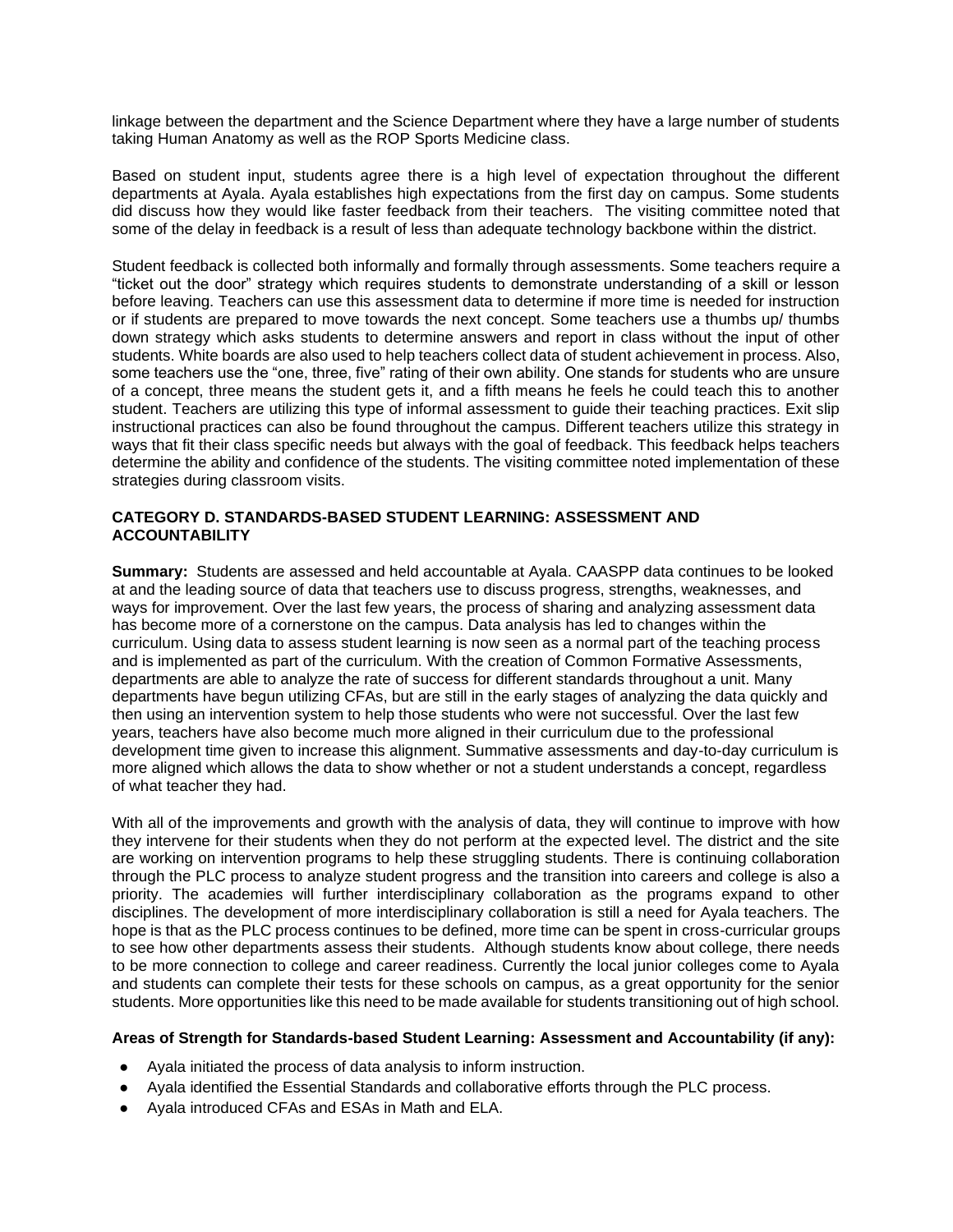- AVID and Academy program support through master schedule planning
- Students with special needs are given accommodations which support success but not enable lack of effort. .

### **Key Issues for Standards-based Student Learning: Assessment and Accountability Growth (if any):**

- Widespread use of common formative assessments needs to be integrated throughout the departments.
- A fully integrated intervention program needs to be adopted and implemented for students who are not demonstrating proficiency.
- Improve data analysis to increase student achievement among all student groups.

### **Important evidence about student learning from the self-study and the visit that supports these strengths and key issues include the following:**

- CAASPP Scores
- CA Dept. of Education Dashboard
- Aeries
- IAB Schedule
- Teacher Class Expectations
- Teacher Syllabi
- Common Formative Assessments
- Ineligibility Lists
- Student Survey Data
- Teacher Survey Data
- School District Website
- Department Master Schedule
- Classroom Visit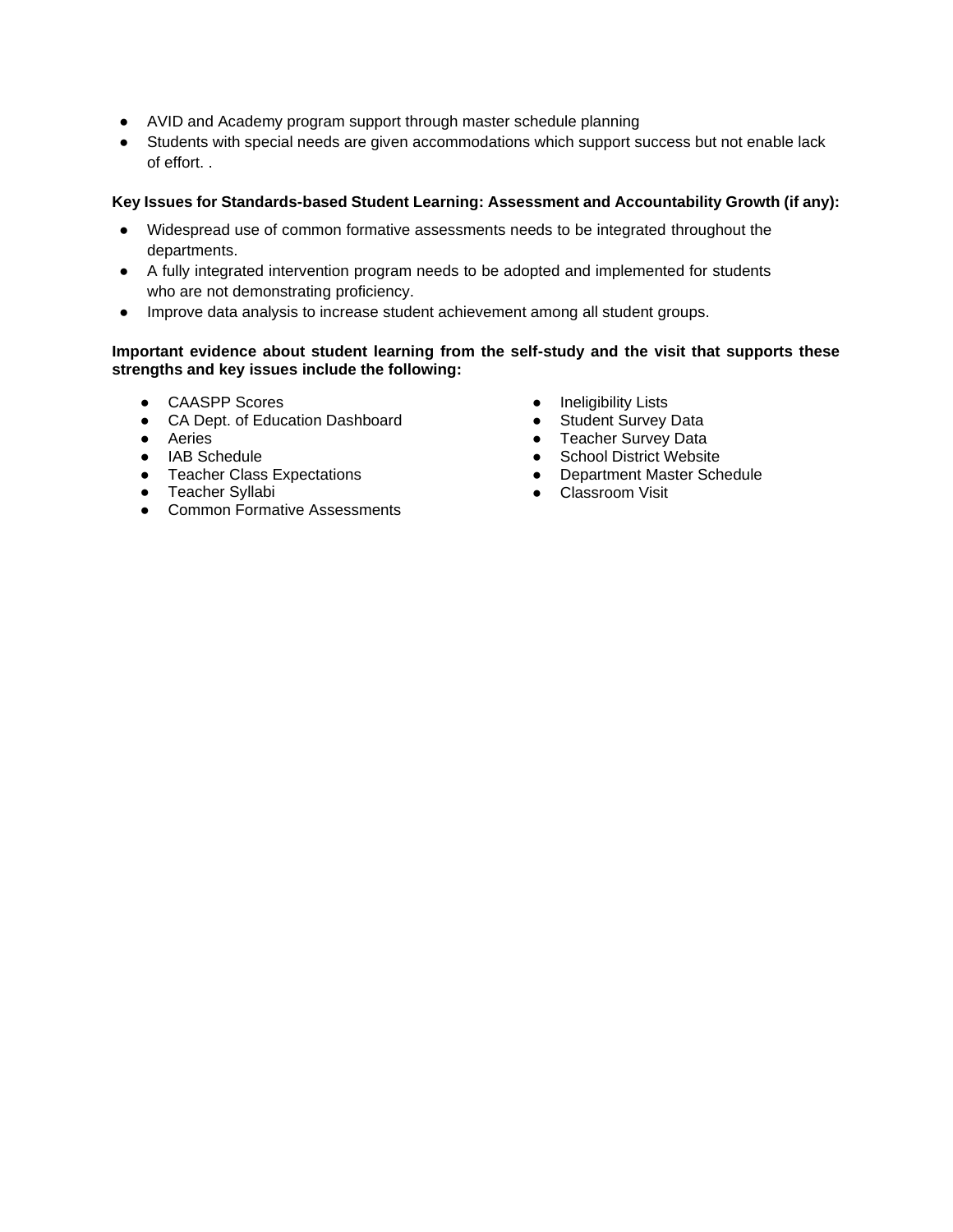# **CATEGORY E. SCHOOL CULTURE AND SUPPORT FOR STUDENT PERSONAL AND ACADEMIC GROWTH**

# **E1. Parent and Community Engagement**

Ayala High School has implemented several strategies and processes to involve all stakeholders in the teaching and learning of all students. The school website is accessible to students, families, and community members and hosts a wealth of information about the school as well as resources for students and their families. The website information can be translated into ten languages other than English for easy accessibility. Parents have access to their student progress and grades through the Aeries on-line parent portal. They can communicate with teachers through Aeries when/if they have questions regarding their student's grades.

The Visiting Committee concurs that guest speakers are brought to AHS so that students can gain knowledge and information from a wealth of outside sources. Guest speakers have ranged from AHS parents and local community members to Olympic athletes and movie producers. The AHS College and Career Center along with the AVID team regularly bring in college representatives. AVID students are also provided the opportunity to visit colleges throughout the school year.

# **E2. School Culture and Environment**

Ayala works diligently to ensure the safety of all students and staff. The Visiting Committee saw evidence that the new gates there were added to the campus in 2019 significantly help to manage access to the campus. All visitors enter through the main office and sign in using the Raptor Visitor Management system. Students noted that with the addition of the key card entry system to all doors, they do feel safer. The school also has a School Resource Officer as well as four security officers and three ground aides to assist with campus security.

The Visiting committee noted that the AHS campus is a very clean campus. Students and staff take pride in keeping the campus clean. The school grounds are cleaned on a daily basis by their custodial staff. The Chino Valley School District Maintenance and Operations department also uses the Facility Inspection Tool (FIT), developed by the State of California Office of Public School Construction, to annually inspect it's schools. AHS received an overall "Good" rating in the 2018-19 school year. If there are any facility issues or concerns, AHS may enter maintenance requests by accessing the School Dude system which generates a work order. The maintenance staff will receive the work order and prioritize them to be completed in a timely manner.

The Ayala High school community is supportive and open to students of all different backgrounds, and honors individual differences. This is evidenced through the multiple clubs that are active on campus that support students of different nationalities, races, genders, orientations, etc. These clubs meet on a weekly basis. Students with special needs are also supported through collaborative classes and a coteaching model where the Education Specialists is paired with a content specific teacher.

Staff, students and parents acknowledge that students are held to high expectations. During interviews with students, the Visiting Committee heard student testimonials of the support teachers provide when they have questions. Students feel they can go to their teachers for assistance if they have questions. Students also noted that if they have a concern or issue, they do feel they can go to an adult on campus to assist them. Students also pointed out that on the back of their student ID cards, contact information is listed for students to call if they are experiencing a crisis or are in need of mental health assistance.

Every AHS student receives a student planner/agenda each year. Inside the handbook, students have access to all school policies through the student handbook which can be found on the school website and in the back of the student planner/agenda.

Suspension and expulsion rates at AHS are very low. The recent implementation of a Positive Behavioral Interventions and Supports system allows staff members to recognize and reward students for positive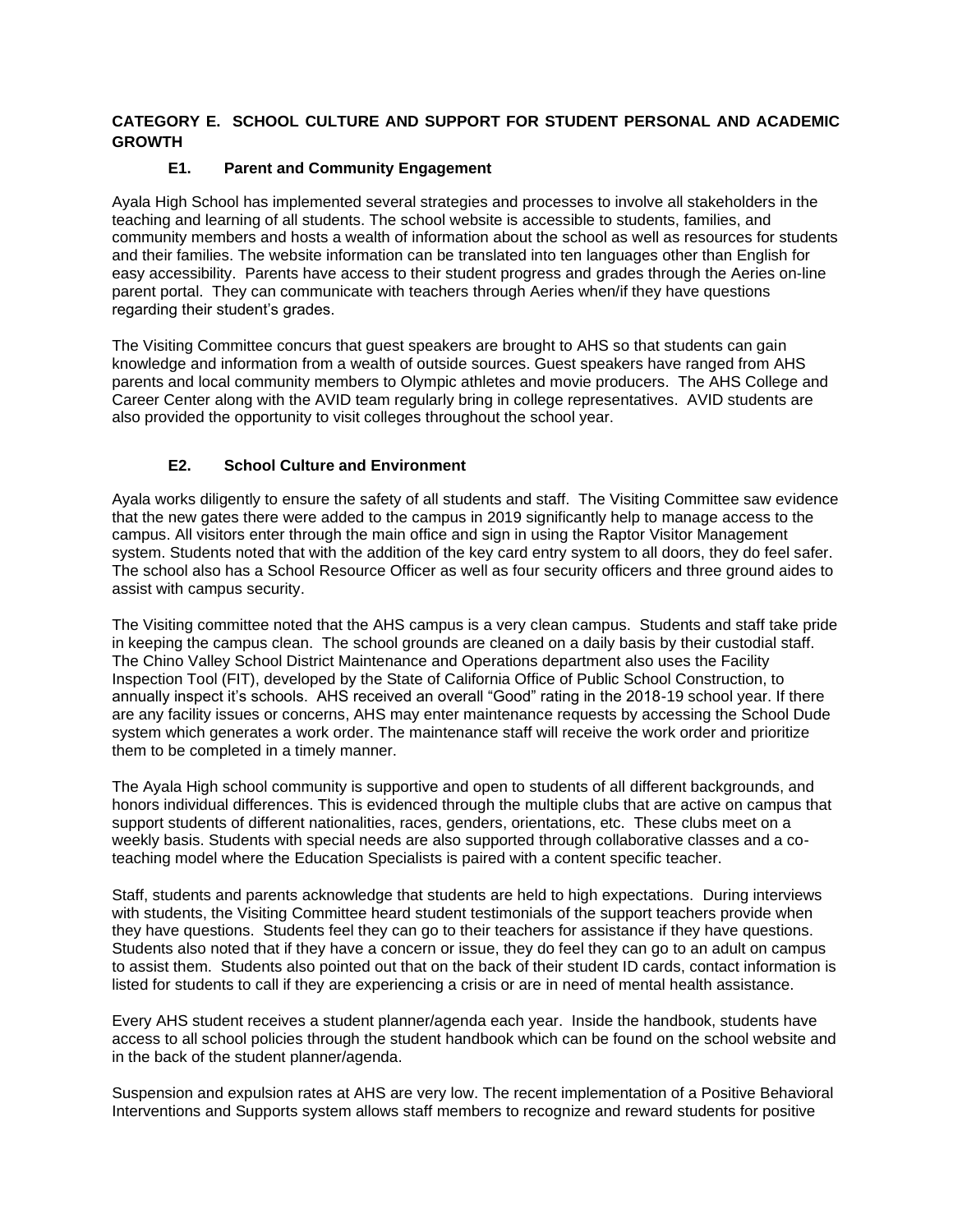behavior. It is noteworthy that the campus security staff also participate in the recognition of good student behavior at AHS.

The AHS community demonstrates an atmosphere of trust, respect and professionalism at all levels. Students are held accountable for their academic performance and are held to high expectations by their teachers. Academic cheating and dishonesty are unacceptable to staff and consequences for this behavior are outlined clearly in the student handbook. Teachers demonstrate their professionalism, trust and respect for one another in their weekly Professional Learning Communities (PLCs). Outcomes of the PLCs are clearly stated so teachers know what they are expected to do and produce during this time. During the staff interviews, teachers noted that they feel a sense of trust and respect for one another. They have professional conversations during their PLC meetings which provides the foundation for the work they do daily at AHS. The district practice of Collaborative Learning Rounds also demonstrates the trust amongst teaching staff, administration and district leadership.

# **E3. Personal and Academic Student Support**

As evidenced by the master schedule, the Visiting Committee concurs that AHS offers a multitude of different courses to meet the needs of all students. Courses range from Career Technical Education/Regional Occupation Program (CTE/ROP) courses to multiple Advanced Placement (AP) courses. In the last couple of years, AHS has worked to eliminate prerequisite classes and open access to AP courses for all students.

Students who may not be successful in the comprehensive school setting can access other programs such as Home and Hospital instruction, Independent Study, and virtual classes either for a limited timeframe or longer, if necessary.

In order to meet the needs of all students, AHS has developed a three-tiered MTSS for academics. Students who struggled in their 8<sup>th</sup> grade English class are enrolled in an intensive course, Read 180, with the goal to support their growth and create a solid foundation for success in high school. The Intensive class is kept at a lower class size in an effort to support the student's academic growth. Students who require an Individualized Education Plan (IEP) are enrolled in general education classes, when appropriate, and supported through a co-teaching model consisting of the general education teacher and a special education teacher.

AHS case carriers monitor their students with IEPs to determine if additional services are needed. In addition, they also monitor students with IEPs to see if students can become more independent and less reliant on current accommodations.

Through classroom visits, district and school website, teacher interviews, and data documentation, the Visiting Committee saw evidence of the extensive work that the Chino Valley school district and AHS staff has done to create Common Formative Assessments (CFAs) and Essential Standard Assessments (ESAs). Teachers use data from their CFAs and ESAs to provide extension (when students have mastered the standard) and intervention (when students have not mastered the standard).

An area of growth which is pointed out is that the case carriers do not see many of the students they support on a daily basis. Because they do not interact with the student daily, the case carriers must rely on their colleagues to provide feedback on student progress.

The United Student Body (USB) at Ayala offers several activities for students to participate in throughout the school year such as spirit week, rallies, elections, dress-up days, lunch-time activities, concerts, dances, staff and student appreciation events, and clubs. AHS offers 90 different clubs for students to participate in. Once a month, the USB facilitates a House of Representatives meeting with one student from every fourth period class to get input from different students on campus and discuss and areas of student concern. The Ayala USB has been awarded the Outstanding Leadership program by the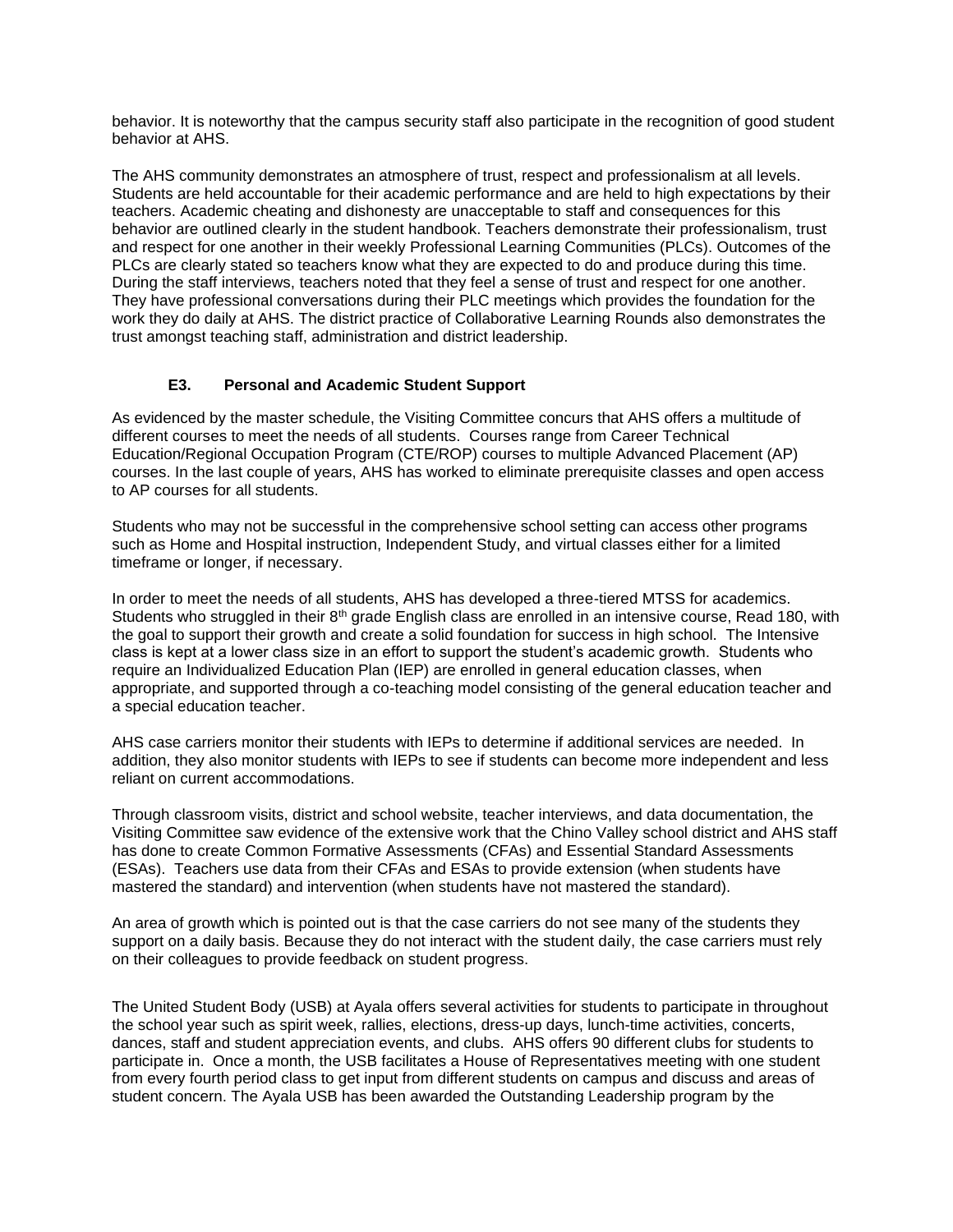California Activities Directors Association for 18 years in a row!

The Visiting Committee concurs with the self-study in the strong engagement of many students in the after school sports program. 47% of the student body participates on at least one of the following sports teams: football, tennis, cross country, water polo, volleyball, golf, basketball, wrestling, soccer, softball, baseball, track and field, and swimming. During student interviews, several AHS students noted they are most proud of the following: 1) sports teams and their feeling of "family"; 2) the wide range of academic opportunities they have access to at AHS; 3) the vast number of clubs at AHS; and 4) the performing arts programs (i.e. Award winning band and choir programs as well as the Drama program).

# **CATEGORY E: SCHOOL CULTURE AND SUPPORT FOR STUDENT PERSONAL AND ACADEMIC GROWTH**

**Summary:** The Visiting Committee has seen evidence that the school culture of AHS is inclusive and supportive of all students and staff. School spirit is high on the campus. Ayala is a school that students want to attend and parents want to send their students to as evidenced by the number of students on an interdistrict or intradistrict transfer. When visiting classrooms, the Visiting Committee saw staff that are enthusiastic about the subject they teach and students engaged in the learning.

Students and staff noted there is an increased level of stress for many of the AP students as well as students who may be dealing with outside issues. There is a strong need for more mental health, social emotional awareness, and support.

### **Areas of strength for School Culture and Support for Student Personal and Academic Growth (if any):**

- Ayala High School is an inclusive campus that provides opportunities for all students to participate and engage in school and co-curricular activities.
- Their shared vision through the implementation of the "3 Be's": Be Responsible, Be Respectful, Be Safe has created a common language as well as expectations for student behavior. The "3 Be's" posters are seen posted in all classrooms and common spaces such as the office and library.
- Students say they feel safe and supported by AHS staff who hold high expectations for them and provide necessary support to reach their academic goals.

# **Key issues for School Culture and Support for Student Personal and Academic Growth (if any):**

The Visiting committee concurs that the following are areas of growth for AHS:

- Continue to work on the implementation of the PBIS and MTSS-B systems to provide support/interventions for students who are struggling with social and emotional needs. Students noted that there is a strong need for more mental health, social emotional awareness, and support.
- Continue to work on growing the CTE program and CTE course offerings for students.
- Lack of accessibility of resources and facilities to grow the performing arts and sports programs. Students specifically noted concerns about the need for additional funding to support the Drama program here at AHS.

#### **Important evidence about student learning from the self-study and the visit that supports these strengths and key issues include the following:**

- Classroom visits
- Student interviews
- Staff interviews
- Parent interviews
- Self-study report
- Discipline data
- Master schedule
- Club lists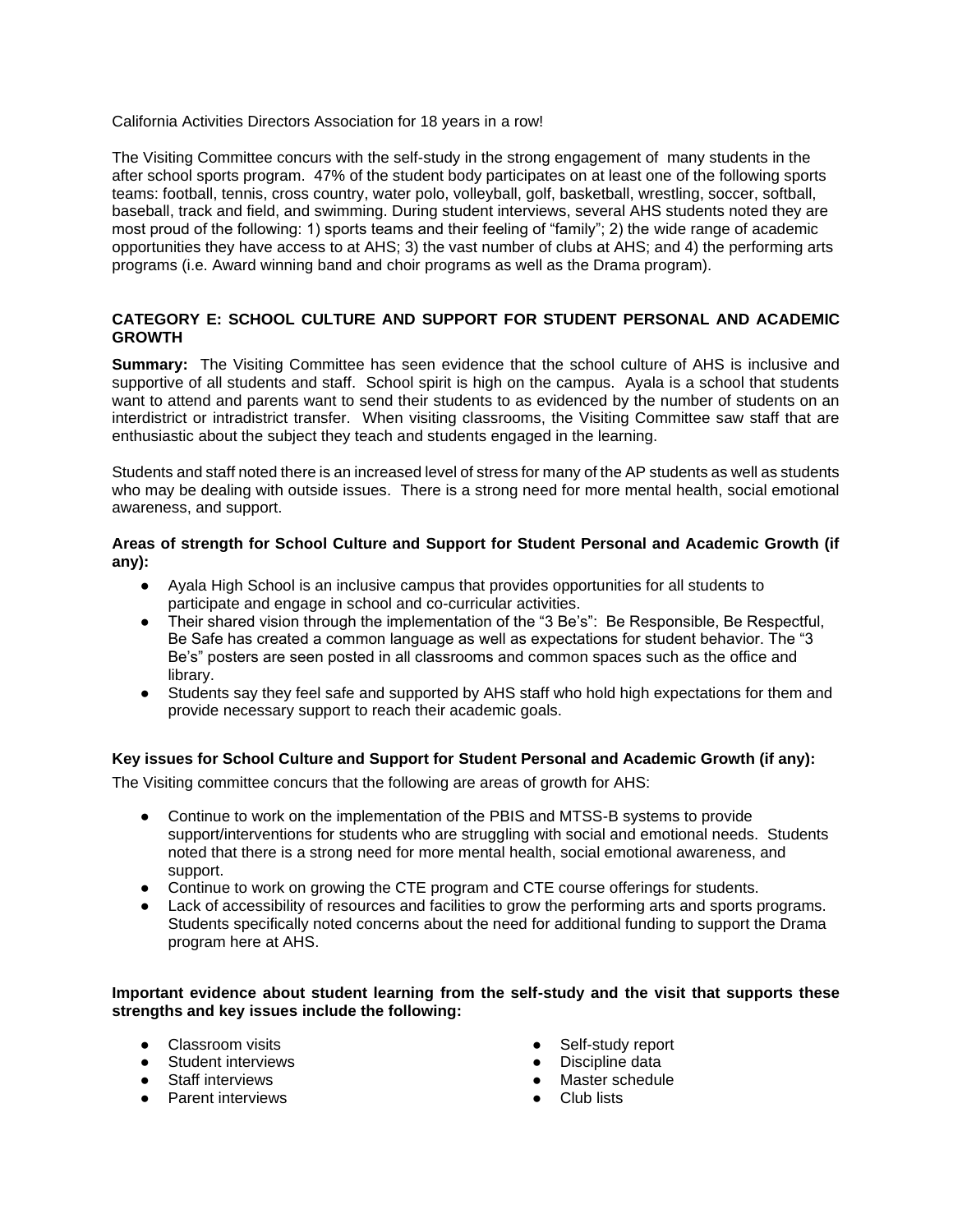- Summer school offerings
- CA Dashboard data

● School website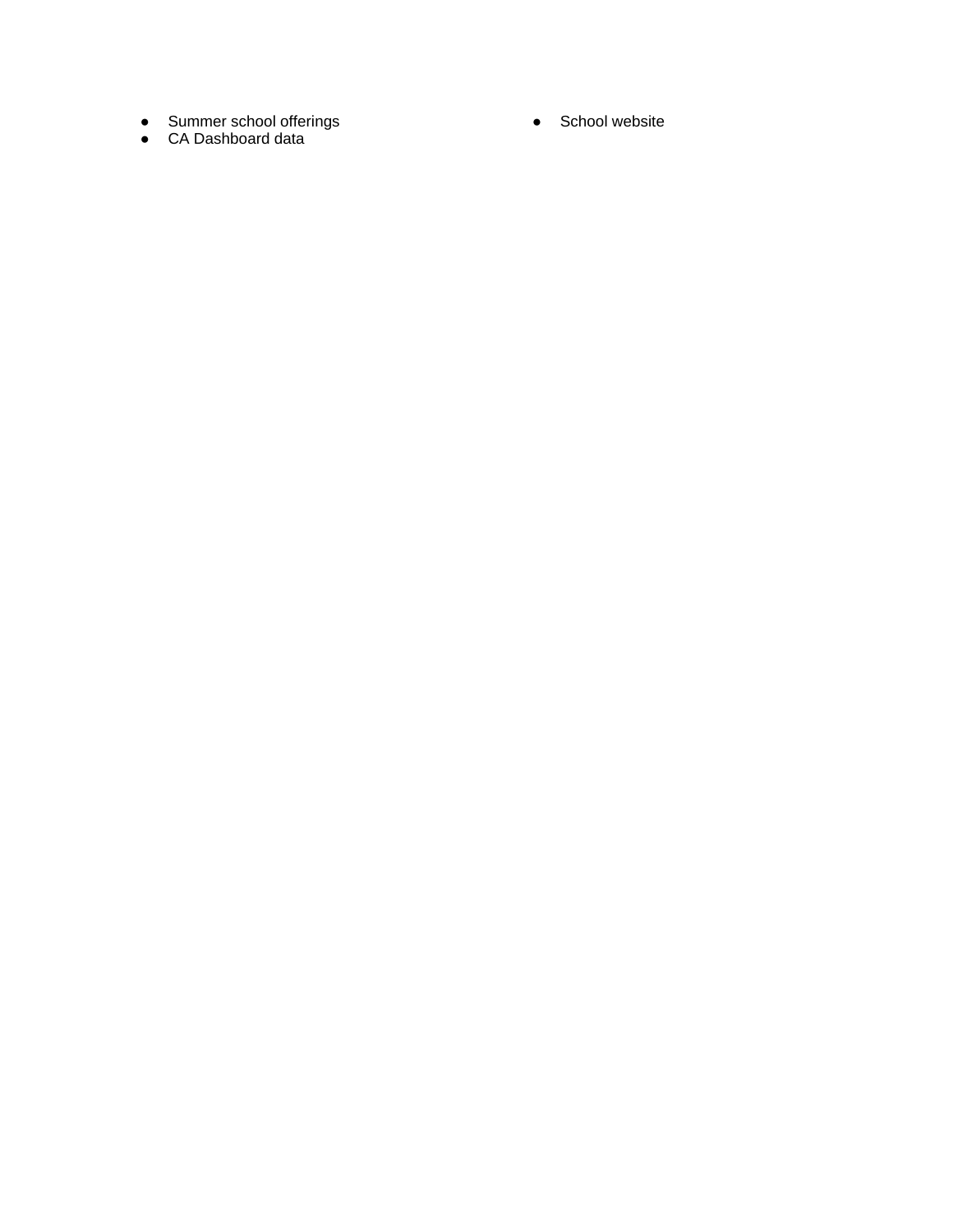# **Chapter IV: Synthesis of Schoolwide Strengths and Growth Areas for Continuous Improvement**

#### **Schoolwide Areas of Strength**

- 1. Ayala has a positive, inclusive culture where students feel safe and students are provided opportunities to participate and engage in school and co-curricular activities.
- 2. Ayala teachers collaborate in Professional Learning Communities to identify Essential Standards and develop common formative assessments aligned to the ES.
- 3. Ayala staff members are highly qualified, collaborative, collegial, and invested in the school and the students.

#### **Schoolwide Growth Areas for Continuous Improvement**

The Visiting Committee concurs with the school's identified growth areas for continuous improvement that are outlined in the schoolwide Action Plan. These are summarized below:

- 1. The school site needs to substantially improve student and teacher access to and use of technology in order to ensure the necessary technology infrastructure to support instructional programing, equity of access to resources and improve student achievement.
- 2. All departments need to continue to collaborate through the PLC process to analyze data from multiple sources to develop targeted and strategic interventions for all students including statistically significant student subgroups in order to further support student achievement.
- 3. School staff and student leaders need to continue to maintain a culture of high expectations and participation in extracurricular activities while simultaneously providing support to ensure a balance between academic performance and emotional/mental well-being of staff and students.

In addition, the visiting committee has identified growth areas that need to be addressed:

- 1. The school's bandwidth significantly hinders online technology usage.
- 2. As Ayala offers a more rigorous coursework, additional support for student social emotional and the wellness of the student body needs to be considered.
- 3. PLC data analysis needs to consider the student achievement of targeted subgroups and academic interventions and support systems.
- 4. Improve communication across all school departments to extend support to students in the areas of academic achievement and social and emotional wellbeing.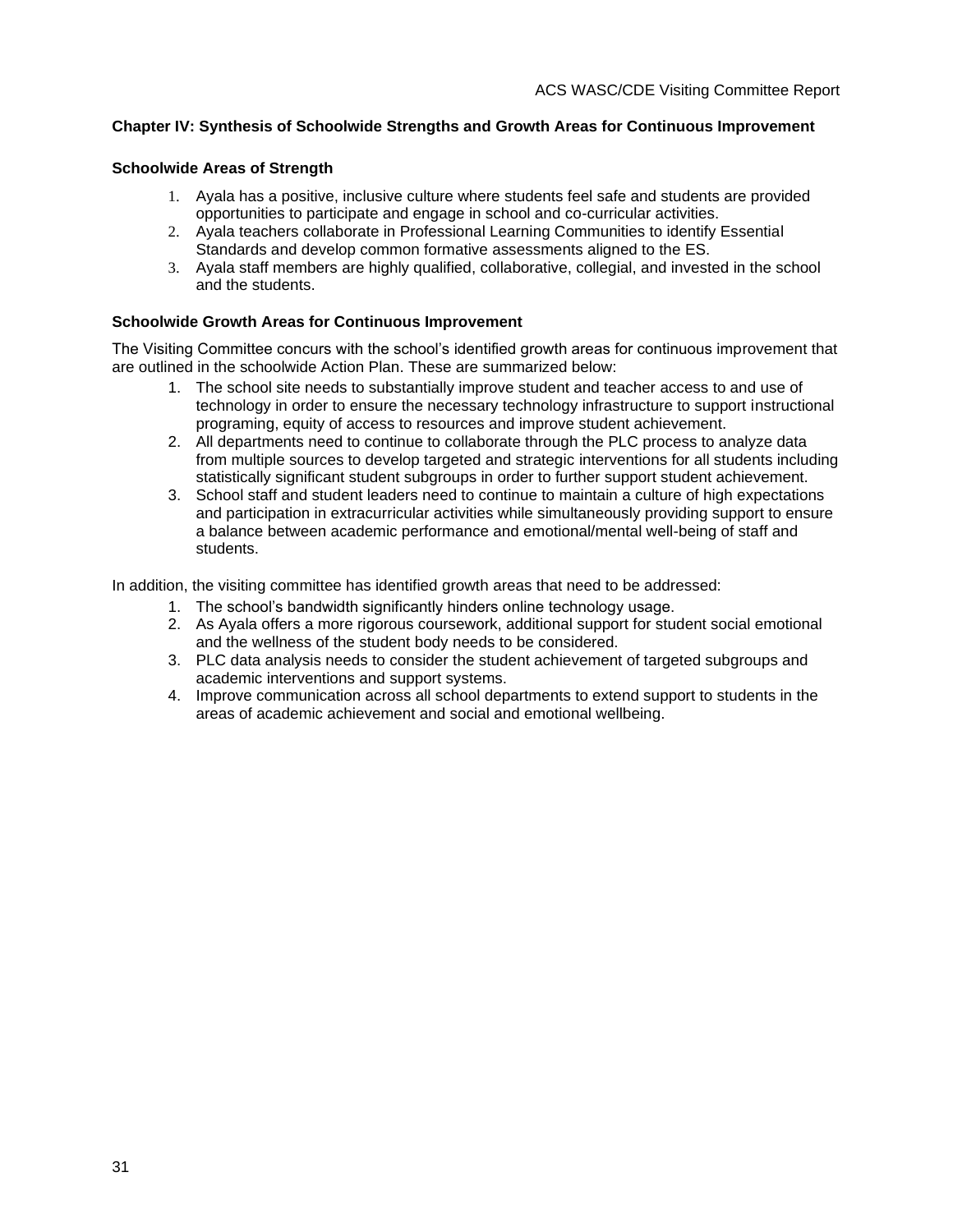# **Chapter V: Ongoing School Improvement**

# **Goal #1: Technology**

Substantially improve student and teacher access to and use of technology.

**Rationale:** Currently at Ayala the technological infrastructure is severely lacking, and that is directly impeding the ability of teachers to teach, students to take tests, and access to information. It is a struggle for students to complete computer-based assessments including CAASPP, CFAs, ESAs, and IABs. This roadblock has negatively impacted the test scores of Ayala High School. Over the last two years, CAASPP scores have declined and part of that can be attributed to insufficient bandwidth and outdated/inadequate equipment. Beyond testing, the lack of bandwidth and technology equipment hinders day-to-day instruction. The few classrooms that currently have access to technology cannot simultaneously utilize their devices due to the school's very limited bandwidth and infrastructure. Currently, they have one outdated, unreliable computer lab and a limited number of functioning laptop/Chromebook carts to service over 2700 students. By overhauling Ayala's technology infrastructure, equipment, and technology training, they will ensure all students have access and equity in instruction and standardized assessment.

### **Goal #2: Data and Interventions**

Continue to collaborate through the PLC process to analyze **data** from multiple sources (e.g. CAASPP, IAB, SAT, CFAs, benchmark assessments, academic marks, etc.) to develop targeted and strategic **interventions** for all students including statistically significant student subgroups.

**Rationale:** Teachers will continue to use data to drive instruction. This ongoing cycle of collaboration is aimed to benefit the needs of all the students, including English Learners, special education students, Advanced Placement students, and struggling students. As they expand their scope beyond district PLC questions 1 and 2 (identifying essential standards and creating common assessments) to include questions 3 and 4 (creating targeted and strategic intervention, extension, and enrichment opportunities for students) in the district wide PLC process, teachers will identify students not demonstrating proficiency with essential standards. The teachers will develop enrichment and remediation opportunities, as needed. Through school wide collaboration, stakeholders will look at statistically significant student subgroups to develop strategic and systematic interventions based on the data.

# **Goal #3: Culture and Wellbeing**

**Goal #3:** Continue to maintain a **culture** of high expectations and participation in extracurricular activities while simultaneously providing support to encourage balance between academic performance and emotional/mental **well-being**.

**Rationale:** The creation of a learning environment with high academic expectations for all students and involvement in extra-curricular experiences has been a pivotal component of the culture at Ayala High School. Through the expansion of Pathways and AP course offerings and increased equity in access to rigorous curriculum, students have been given the opportunity to excel in an academic setting. Moving forward, Ayala needs to better develop a way to balance its high academic standards with the emotional/mental well-being of their students. Currently at Ayala engagement and culture can be seen beyond the academic realm. The thriving culture of extra-curricular is evident in the 47% of students participating in athletics, the 31% students participating in visual and performing arts, and the 90 clubs. This culture gives all students a place on campus, contributing to the success of their students, both inside and outside of the classroom. Ayala will continue to offer unrestricted access to Advanced Placement coursework and encourage student participation in campus extracurricular activities while developing programs and policies to support whole student well-being.

The adequacy of the schoolwide Action Plan in addressing the identified critical areas of need requires follow up from the school. Some of the specific actions outlined by the school need revision to better meet the identified needs. The school has already begun revision of the plan to better address the